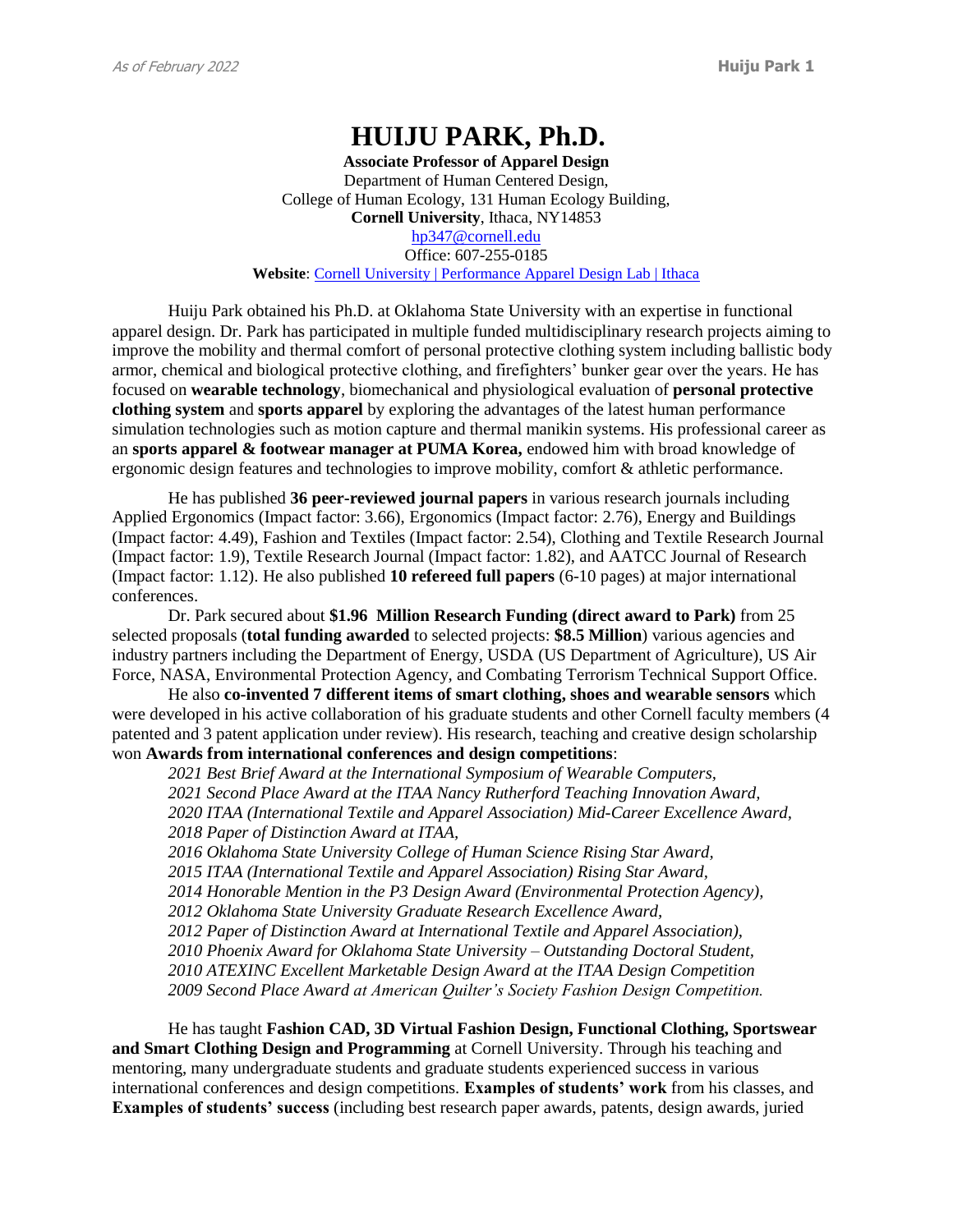exhibitions, and fellowships) from his teaching and mentoring, are highlighted with a few links to video clips on **pages 20 through 23 in this CV.** Dr. Park's effective pedagogy was also recognized by ITAA (International Textile and Apparel Association) which is the world largest professional and academic organization in the fields of textile and apparel. At the 2021 ITAA Conference, his pedagogy was selected as the **winner of Second Place of Nancy Rutherford Teaching Innovation Award**. This award was the recognition of his dedication and effective pedagogy to increase students' motivation and engagement level during the pandemic. He applied "Nudge theory" to his teaching during the pandemic to increase students' engagement and motivation, overcoming limitations imposed by the pandemic.

# **EDUCATION**

| 2011 | <b>Ph. D in Human Sciences – Emphasis on Functional Apparel Design</b><br>Oklahoma State University, Stillwater, Oklahoma<br>Advisor: Dr. Donna Branson<br>Dissertation: Impact of Body Armor and Load Carriage on Lower Body<br>Movement                                                          |
|------|----------------------------------------------------------------------------------------------------------------------------------------------------------------------------------------------------------------------------------------------------------------------------------------------------|
| 2002 | <b>Master of Science in Clothing and Textiles</b><br>Yonsei University, Seoul, Korea<br>Advisor: Dr. Joohyeon Lee<br>Thesis: An Explorative Research for Possibility of Digital-wear based on<br>Motion-detective Input Technology as Apparel Product and a Suggestion of the<br>Design Prototypes |
| 1997 | <b>Bachelor of Science in Clothing and Textiles</b><br>Yonsei University, Seoul, Korea                                                                                                                                                                                                             |

# **PROFESSIONAL EXPERIENCE**

| 2017-Present | <b>Associate Professor</b><br>Department of Human Centered Design, Cornell University                                                                                     |
|--------------|---------------------------------------------------------------------------------------------------------------------------------------------------------------------------|
| 2011-2016    | <b>Assistant Professor</b><br>Department of Fiber Science and Apparel Design, Cornell University                                                                          |
| 2007-2011    | <b>Research Associate</b><br><b>IPART</b> (Institute for Protective Apparel Research & Technology), Oklahoma<br><b>State University</b>                                   |
|              | 2007-2011: Research Associate<br>Grant Research Project: Development and Evaluation of Body Armor<br>$\bullet$<br>and Smart Clothing (Funded by Office of Naval Research) |
|              | 2008 Fall-2010 Spring: Research Associate                                                                                                                                 |
|              | Grant Research: Development and Evaluation of Smart Clothing for<br>Firefighters (Funded by OCAST: Oklahoma Center for the Advancement<br>of Science and Technology)      |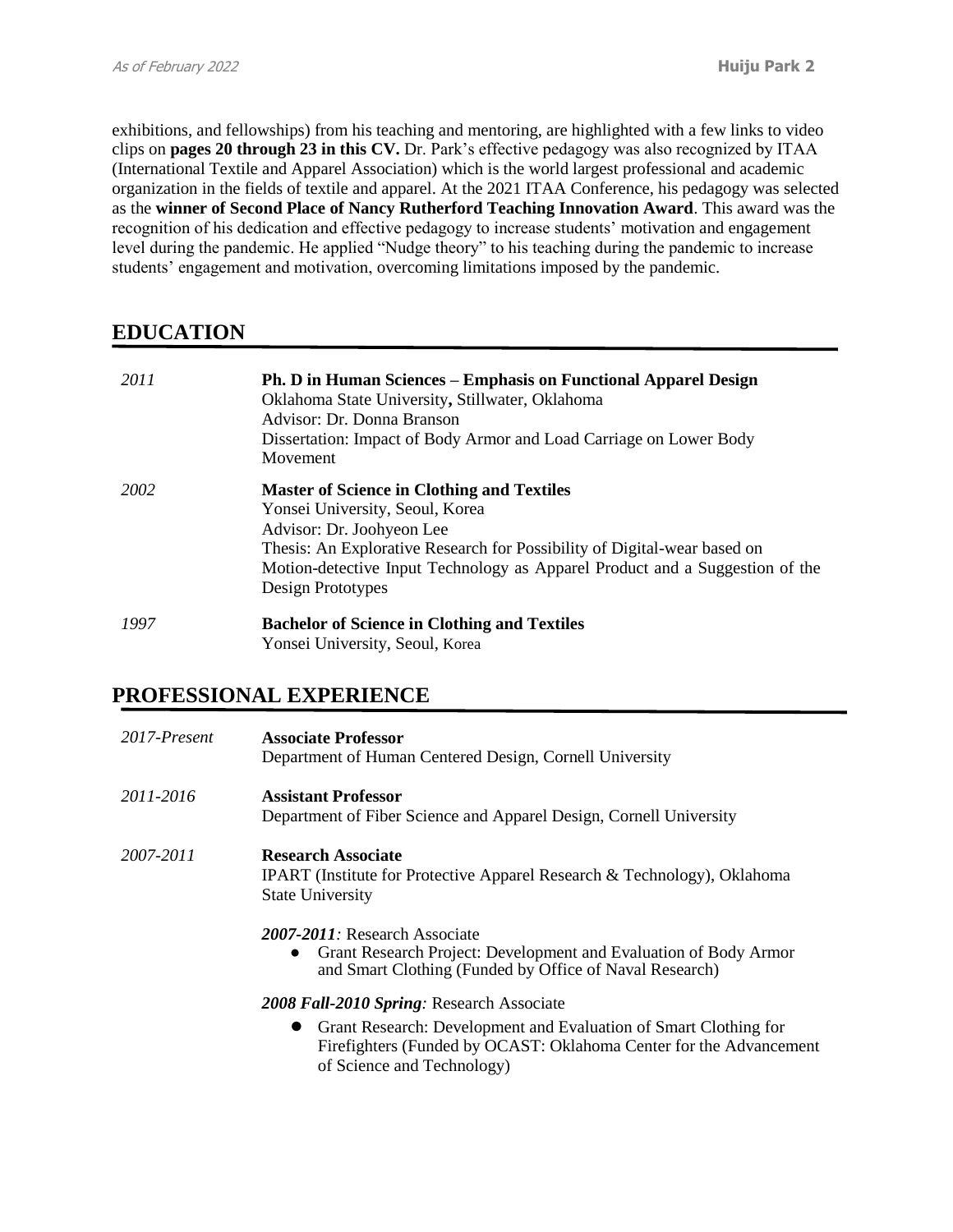# **INDUSTRY EXPERIENCE**

| 2006-2007 | <b>Footwear Product Line Manager</b><br>E.LAND Co., Ltd. / Division of PUMA KOREA, Seoul, Korea.                                                                                                                                            |
|-----------|---------------------------------------------------------------------------------------------------------------------------------------------------------------------------------------------------------------------------------------------|
| 2002-2005 | <b>TeamSports Product Line Manager</b><br>E.LAND Co., Ltd. / Division of PUMA KOREA, Seoul, Korea.<br><b>Responsibility:</b> Market Research, Trend Forecasting, Global Sourcing, Domestic<br>Production Control and Profitability Analysis |
| 2002      | <b>Assistant Technical Designer</b><br>G.F. Textile Inc. Seoul, Korea.                                                                                                                                                                      |

# **PEER-REVIEWED JOURNAL PUBLICATIONS**

**36 Journal publications, 2 Manuscripts in Revision and & 3 Manuscripts under Review**

**\*** indicates **Corresponding author.**

**†** indicates **Cornell student authors.**

- 36. **†**Du Puis, J., **†**Goodge, K., **†**Forstenhausler, L., **†**Maher, M., Frey, M., Baytar, F., & **\*Park, H.** (2021, **Accepted and In press**). Cloth Face Mask Fit and Functionality for Children 4-6 Years Old – Part I: Design Exploration, *Fashion and Textiles (Impact factor: 2.54).*
- 35. **†**Lou, L., Shou, D., **Park, H**., Zhao, D., Wu, Y., S., **†**Hui, X., **†**Yang, R., Kan, E., and **\***Fan, J. (2020). Thermoelectric Air Conditioning Undergarment for Personal Thermal Management and HVAC Energy Saving. *Energy and Buildings (Impact factor: 4.495*).
- 34. **†**Nemeth, M., **\*Park, H.,** & Mendle, J. (2020). Collegiate Female Athletes' Body Image and Clothing Behaviors. *Fashion and Textiles (Impact factor: 2.54).*
- 33. **\*Park, H**., Kakar, R., **†**Pei J., Tome, J., & Stull, J. (2019). Impact of Size of Fire Boots and Self-Contained Breathing Apparatus on Firefighters' Mobility*. Clothing and Textile Research Journal (Impact factor: 1.9). 37*(2), 103-118*.* [https://doi.org/10.1177/0887302X18807753](https://doi.org/10.1177%2F0887302X18807753)
- 32. **\*Park, H., †**Pei, J., **†**Shi, M., **†**Xu, Q., & Fan, J. (2019), Designing Wearable Computing Device for Improved Comfort and User Acceptance, *Ergonomics*. *(Impact factor:2.76),* 62(11), 1474-1484.
- 31. **†**Pei, J., **Park, H.**, & \*Ashdown, S. (2019). Female Breast Shape Classification based on Analysis of CAESAR 3D Body Scan Data, *Textile Research Journal (Impact factor: 1.4)* [https://doi.org/10.1177/0040517517753633](https://doi.org/10.1177%2F0040517517753633)
- 30. **Park, H**. & \*Koo, S. (2018). Emerging trends in 3D technology adopted in apparel design research and product development. *Journal of Korean Society of Clothing and Textiles*. *42*(1), 195-209.
- 29. Tian M., **\*Park, H**., **†**Koo, H., **†**Xu, Q., & Li, J. (2018). Effects of Load Carriage and Work Boots on Lower Limb Kinematics of Industrial Workers, *International Journal of Occupational Safety and Ergonomics*. 24(4), 582-591. *(Impact factor: 0.35). DOI: http://dx.doi.org/10.1080/10803548.2017.1334336*
- 28. **†**Pei, J., **Park, H.**, \*Ashdown, S., Arzu Vuruskan (2017). A Sizing Improvement Methodology Based on Adjustment of Interior Accomodation Rates across Categories within a Size Chart, *International Journal of Clothing Science and Technology. 29(5), 716-731 (Impact factor: 0.75)*
- 27. **†**Beaudette, E., & **\*Park, H.** (2017), Impact of Seam Types on Thermal Comfort of Athletic Bodywear, *Textile Research Journal. (Impact factor: 1.599).87*(9), 1052-1059.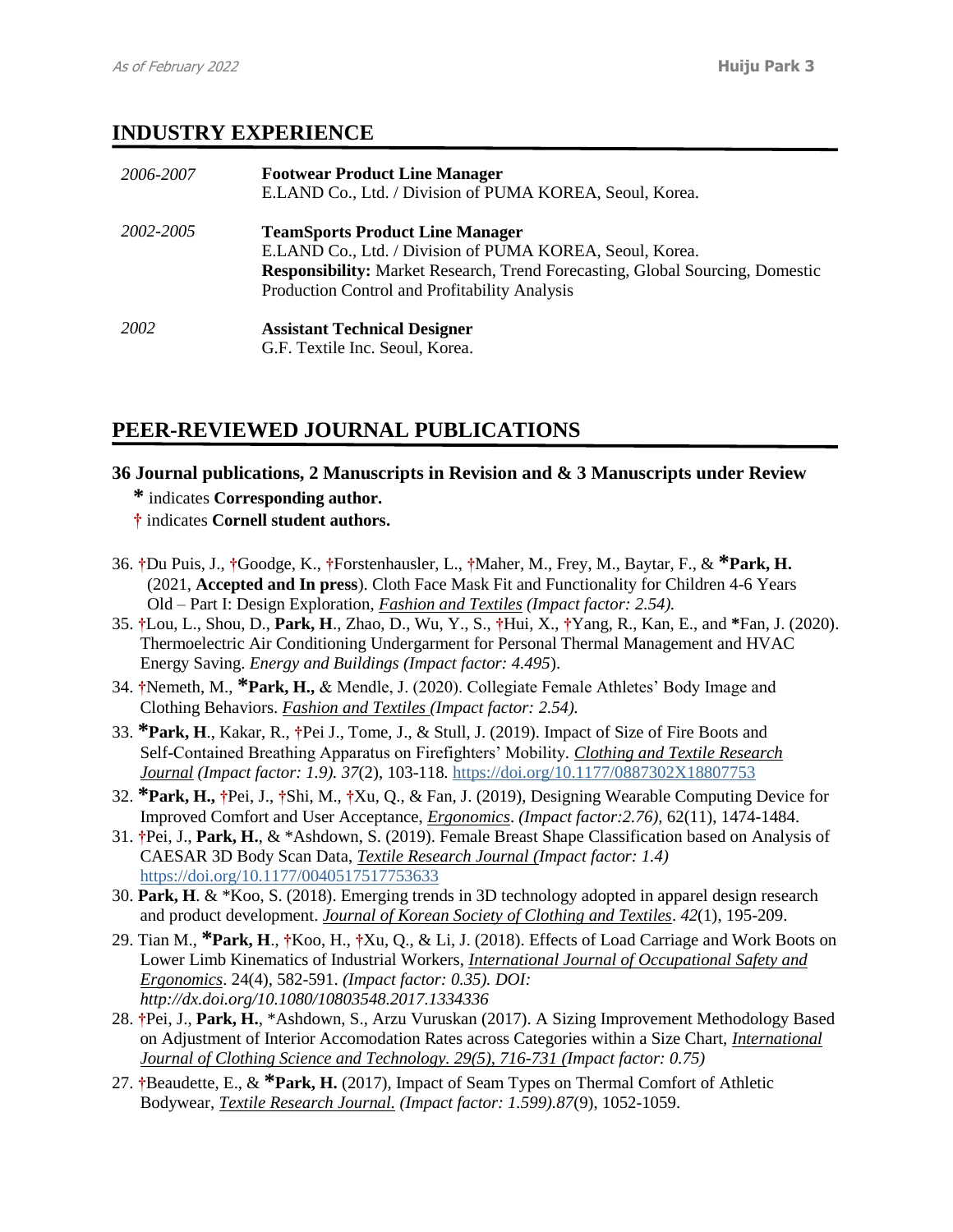- 26. \*Lewis, T. L., **Park, H.**, Netravali, A. N., & **†**Trejo, H. X. (2017). Closing the loop: a scalable zero-waste model for apparel reuse and recycling. *International Journal of Fashion Design, Technology and Education,* 10(3), 353-362.
- 25. Tian M., **\*Park, H**., **†**Koo, H., **†**Xu, Q., & Li, J. (2017). Impacts of Work Boots and Load Carriage on the Gait of Oil Rig Workers, *International Journal of Occupational Safety and Ergonomics*. *23*(1), 118-126. *(Impact factor: 0.35)*
- 24. **\*Park, H.**, Hwang, S., Lee, J-Y., Fan, J., & Jeong, Y. (2016). Impact of Electrical Heating on Effective Thermal Insulation of a Multi-layered Winter Clothing System for Optimal Heating Efficiency, *International Journal of Clothing Science and Technology*. *28*(2), 254-264. (Impact factor: 0.333)
- 23. Lee, E., & **\*Park, H**. (2016), 3D Virtual Fit Simulation Technology: Strengths and Areas of Improvement for Increased Industry Adoption, *International Journal of Fashion Design, Technology and Education.* 1-12. ISSN 1754-3266.
- 22. **†**Donelan, C., & **\*Park, H.** (2016). Evaluation of Cooling Garments for Improved Design and Thermal Comfort Thermal Manikin Tests, *AATCC Research Journal*. *3*(5), 1-11. DOI: 10.14504/ajr.3.5.1
- 21. **†**Alicia Potuck, A., **†**Meyers, S., **†**Levitt, A., **†**Beaudette, E., **†**Xiao, H., Chu, C., & **\*Park, H**. (2016), Development of Thermochromic Pigment-based Sportswear for Detection of Physical Exhaustion, *Fashion Practice*. *8*(2), 279-295.
- 20. **\*Park, H.**, Kim, S., **†**Morris, K., **†**Moukperian, M., Moon, Y., & Stull, J. (2015). Effect of Firefighters' Personal Protective Equipment on Foot Function and Gait, *Applied Ergonomics. (Impact factor: 1.332)*. *48*, 42-48.
- 19. **\*Park, H**., **†**Trejo, H., **†**Miles, M., **†**Bauer, A., Kim, S., & Stull, J. (2015). Impact of Firefighters' Turnout Gear on Lower Body Range of Motion, *International Journal of Clothing Science and Technology*. *(Impact factor: 0.333). 27*(3). 315-334.
- 18. \*Lee, J-Y, Park, J., **Park, H**., Coca, A., Kim, J-H., Taylor, N.A.S., Son, S-Y., & Tochihara, Y. (2015), What Do Firefighters Desire from the Next Generation of Personal Protective Equipment? Outcomes from an International Survey, *Industrial Health, 53*(5), 434-444. *(Impact factor: 1.045)*
- 17. Kim, S., & **\*Park, H.** (2015). Impact of Firefighters' Protective Clothing and Equipment on Upper Body Range of Motion. *Fashion and Textile Research Journal.17* (4). *635-645.*
- 16. Lee, H. Y. & **\*Park, H**. (2015). Comparison of Thermal-moisture Properties in Combination of 3D Spacer and Polyurethane Foam for Mold Brassier Cups. *Korean Journal of Human Ecology. 24*(2). 285-295.
- 15. **\*Park, H**., Branson, D., Kim, S., Warren, A., Jacobson, B., Petrova, A., Peksoz, S., & Kamenidis, P. (2014), Effect of Armor and Carrying Load on Body Balance and Leg Muscle Function, *Gait and Postures (Impact factor: 1.969). 39*(1), 430-435.
- 14. **\*Park, H**., Park, J., Lin S-H., & Boorady, L. (2014). Assessment of Firefighters' Needs for Personal Protective Equipment, *Fashion & Textiles, (Impact factor: 2.54), 1*(1), 1-13.
- 13. **\*Park, H.**, Kim, S., **†**Wu Y., & **†**Allen, N. (2014), Beyond Protection: Technology and Design Moving Toward Human Factors of Fire Gear, *AATCC Review*, *(Impact factor: 0.254),14*(5), 40-4
- 12. **\*Park, H.**, & Hahn, K. (2014), Perception of Firefighters' Turnout Ensemble and Level of Satisfaction by Body Movement, *International Journal of Fashion Design, Technology and Education. 7*(2), 85-95.
- 11. **\*Park, H.**, Branson, D., Petrova, A., Peksoz, S., Jacobson, B., Warren, A., Goad, C., & Kamenidis, P. (2013), Impact of Ballistic Body Armor and Load Carriage on Walking Patterns and Perceived Comfort, *Ergonomics (Impact factor: 1.674). 56*(7), 1167-1179*.*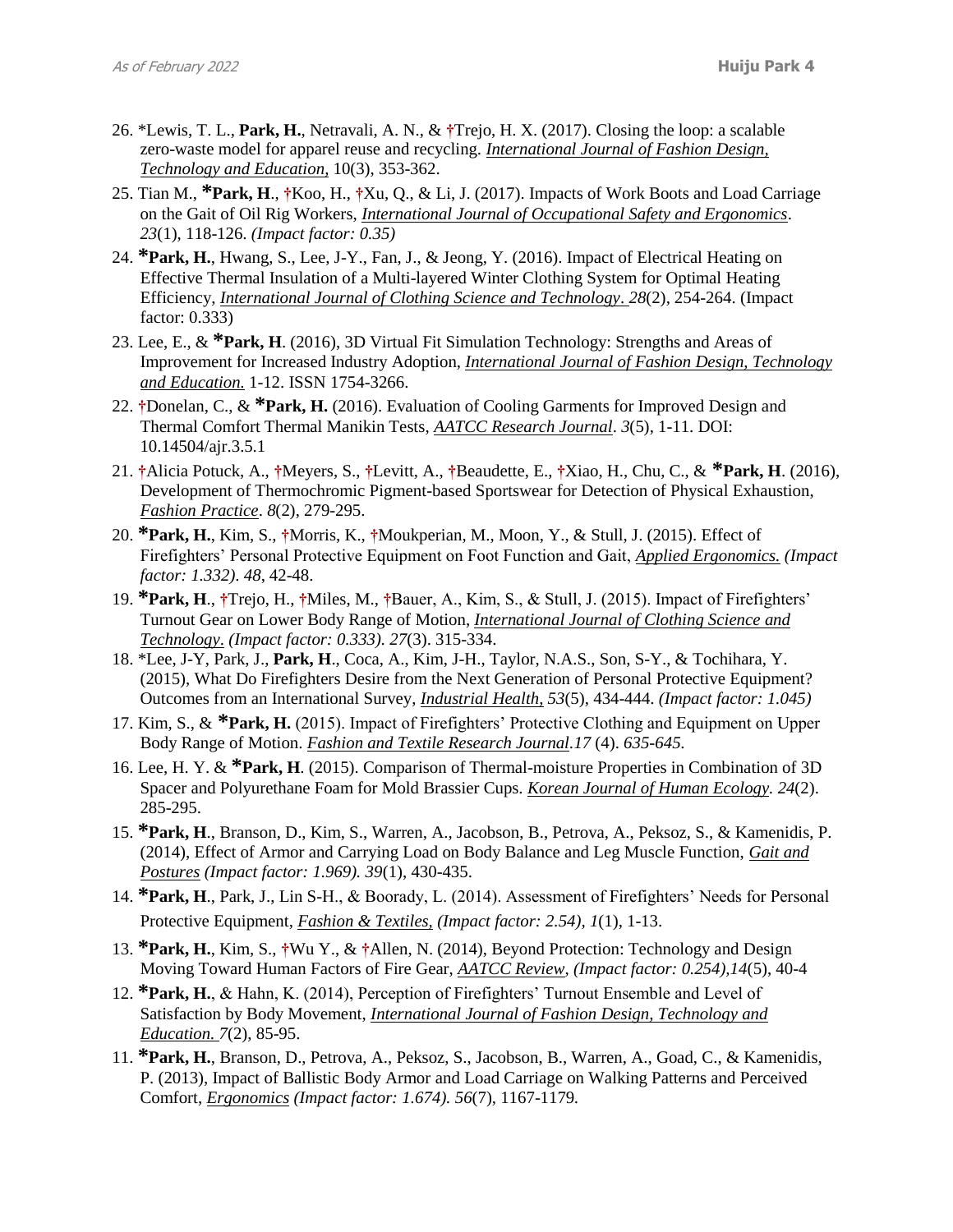- 10. Han, H., **Park, H.**, & \*Jeon, E. (2013), User Acceptance of a Light-Emitting Diode Vest for Police, *Fashion and Textiles Research Journal, 15*(5), 834-840.
- 9. **\*Park, H**., Branson, D., Petrova, A., Peksoz, S., Warren, A., Jacobson, B., Goad, C., & Kamenidis, P. (2013), Effects of Body Armor and Load Carriage on Lower Limb Joint Movement, *Journal of Human Performance in Extreme Environments*. *10*(2). DOI: [http://dx.doi.org/10.7771/2327-](http://dx.doi.org/10.7771/2327-2937.1049) [2937.1049](http://dx.doi.org/10.7771/2327-2937.1049)
- 8. **\*Park, H.,** An, S. K., Peksoz, S., Cao, H., & Branson, D. (2012). Core Body Temperature Prediction through Monitoring of Microclimate under Body Armor Using Thermal Manikin*, AATCC Review*. *12(*2), 69-72.
- 7. **\*Park, H.** (2012), Toward Finding an Optimal Balance between Function and Comfort in the Most Intimate Human Environment, *Journal of Ergonomics, 2*(4) 1:e114. DOI:10.4172/2165- 7556.1000e114
- 6. **\*Park, H.,** & Cho, H. (2012)*.* Social Online Communities: Information Source for Apparel Shopping, *Journal of Consumer Marketing. 29*(6), 400-411
- 5. **\*Park, H.,** Nolli, G., Branson, D., Peksoz, S., Petrova, A., & Goad, C. (2011). Impact of Wearing Body Armor on Lower Body Movement, *Clothing and Textile Research Journal, (Impact factor: 0.33)*, *29*(3), 232- 247.
- 4. **\*Park, H.,** Choi, K., & Branson, D. (2009). Effect of Heat Reflective Textile for Thermal Protective Smart Apparel System against Solar Radiation, *2009 Human Computer Interaction International Conference,* San Diego, CA. (5 page full proceeding paper)
- 3. **Park, H.,** \*Lee, J. H., & Lee, S. G. (2002). An Explorative Research for Possibility of Digital-wear based on Motion-detective Input Technology as Apparel Product and a Suggestion of the Design Prototypes (I). *Korean Journal of the Science of Emotion &Sensibility,* 5(1), 33-48.
- 2. **Park, H.,** \*Lee, J. H., & Lee, S. G. (2002). An Explorative Research for Possibility of Digital-wear based on Motion-detective Input Technology as Apparel Product and a Suggestion of the Design Prototypes (II). *Korean Journal of the Science of Emotion &Sensibility, 5*(2), 35-50.
- 1. Lee, Y, Chung, H., **Park, H**., Lee, J., & \*Cho, G. (2002). Effect of Design Elements of Block Stripe Pattern on Sensibility, *Korean Journal of the Science of Emotion &Sensibility, 5*(3), 21-28.

### **5 Manuscripts Currently In Revision and Under Review**

- 5. **†**Jo, J., **†**Xu, A., **†**Mishra, A. K., **†**Bai, H., **†**Derkovorkian, A., Rabinovitch, J., **Park, H.**, & \*Shepherd, R. (**Under second review after revision**), *Science Advances (Impact factor: 14.14).*
- 4. **†**Jo, J. Sokolowski, S., McQuerry, M., Griffin, L., & **\*Park, H.** (**Under second review after revision**). Foot of Firefighters: Difference by Sex and Weight Bearing, *Applied Ergonomics (Impact factor: 3.661).*
- 3. **†**Jo, J. & **\*Park, H.** (Under review). Fit of Fire Boots: Exploring Internal Morphology Using Computed Tomography Scan, *Ergonomics (Impact factor: 2.76).*
- 2. **†**Guria, S. & **\*Park, H.** (Under review). Evaluating Seam Types Used in Coveralls for Greenhouse Pesticide Applicators, *Research Journal of Textile and Apparel.*
- 1. **†**Goodge, K., **†**Du Puis, J., **†**Maher, M., Baytar, F., **Park, H.,** & \*Frey, M.(Under review). Cloth Face Mask Fit and Functionality for Children 4-6 Years Old – Part II: Material, *Fashion and Textiles (Impact factor: 2.54).*

### **10 REFEREED FULL PAPERS AT INTERNATIONAL CONFERENCES (6-10 PAGES)**

All venues blind-peer reviewed.

**\*** indicates **Corresponding author. †** indicates **Cornell student authors.**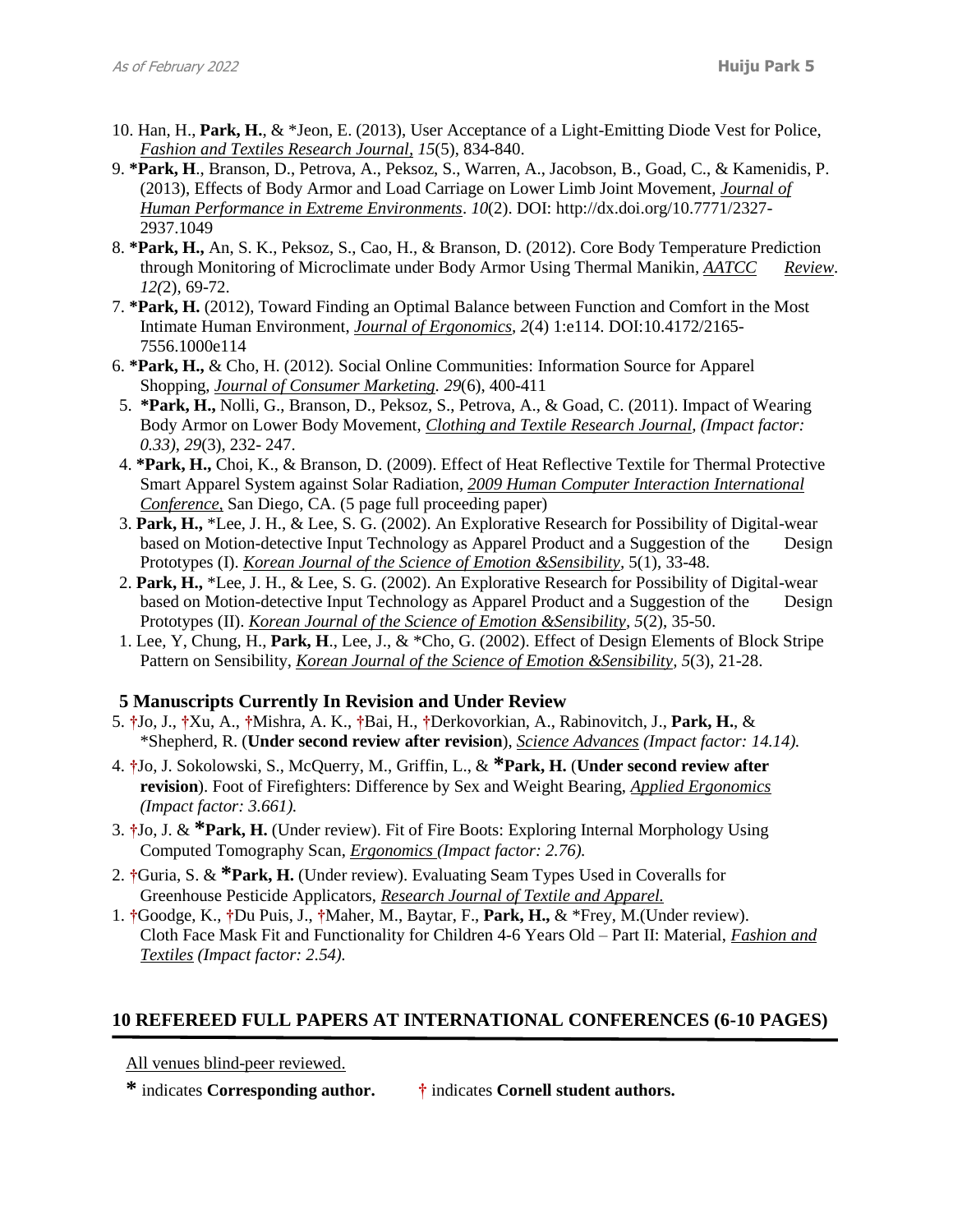- 10. \*Sokolowski, S., **Park,H.,** Griffin, L, McQuerry, M, & Tuttle, J. (2022, Accepted). Visual, Volumetric and Anthropometric Measurement Comparisons Between Boot Interior and 3D Foot Scans to Improve Firefighter Safety. *International Conference on Applied Human Factors and Ergonomics.*
- 9. **†**Jo, J., & **\*Park, H**. (2021). RFInsole: Batteryless Gait-Monitoring Smart Insole Based on Passive RFID Tags. *2021 International Symposium of Wearable Computing, Virtual* Conference.
- 8. **†**Jo, J., **†**Kong, D., & **\*Park, H**. (2021). BLInG: Beads-Laden Interactive Garment. *2021 International Symposium of Wearable Computing*, Virtual Conference.
- 7. **†**Jia, M., Tome, J. M., **†**Shi, M., **\*Park, H**., Fan, J., & Kakar, R. S. (2018). Dynamic Knee Orthosis System for Females with Anterior Cruciate Ligament Injuries. *Medicine & Science in Sports & Exercise. 50*(5S), 42
- 6. **†**Gordon, PH., **†**Chen, R., **Park, H.,** & **\***Kan, EC. (2017) Embroidered Antenna Characterization for Passive UHF RFID Tags, IEEE RFID 2016, Orlando, FL.
- 5. **†**Beaudette, E., Hinestroza, J., **†**Sanchez-Botero, L., **Park, H.**, & **\***Ashdown, S. (2014). Innovative explorations in apparel design to create engineered outfits with lighting technologies. In Proceedings of the 2014 ACM International Symposium on Wearable Computers: Adjunct Program (pp. 15-19). ACM. ISBN: 978-1-4503-3048-0. DOI:10.1145/2641248.2641279
- 4. Choi, K., **\*Park, H.,** Chung, E. & Peksoz, S. (2011). Scientometric Analysis of Research in Smart Clothing: State of the Art and Future Direction, *Lecture Notes in Computer Science, 6776*, 500-508.
- 3. Peksoz, S., Cao, H., **Park, H.,** An, S. K., & \*Branson, D. (2010). Core Temperature Prediction Modeling using a Sweating Manikin, *The 8th International Meeting Manikins and Modeling,*Victoria, BC, Canada. (5 page full proceeding paper)
- 2. Branson, D., \*Kamenidis, P., Peksoz, S., **Park, H.,** An, S. K., & Starr, C*.* (2010). Thermal Manikin Evaluation of Prototype Arm and Shoulder Armor, *The 8th International Meeting for Manikins and Modeling,* Victoria, BC, Canada. (5 page full proceeding paper)
- 1. Peksoz, S., **Park, H.**, An, S. K., & \*Cao, H. (2009). Smart Clothing for Firefighter Protection, *Intelligent Textiles and Mass Customisation International Conference,* Casablanca, Morocco. (ISBN: 978-9954-8878-1-4)

### **CITATIONS** (Google Scholar) **Total citations: 781, i10- index: 18, h-index: 15**

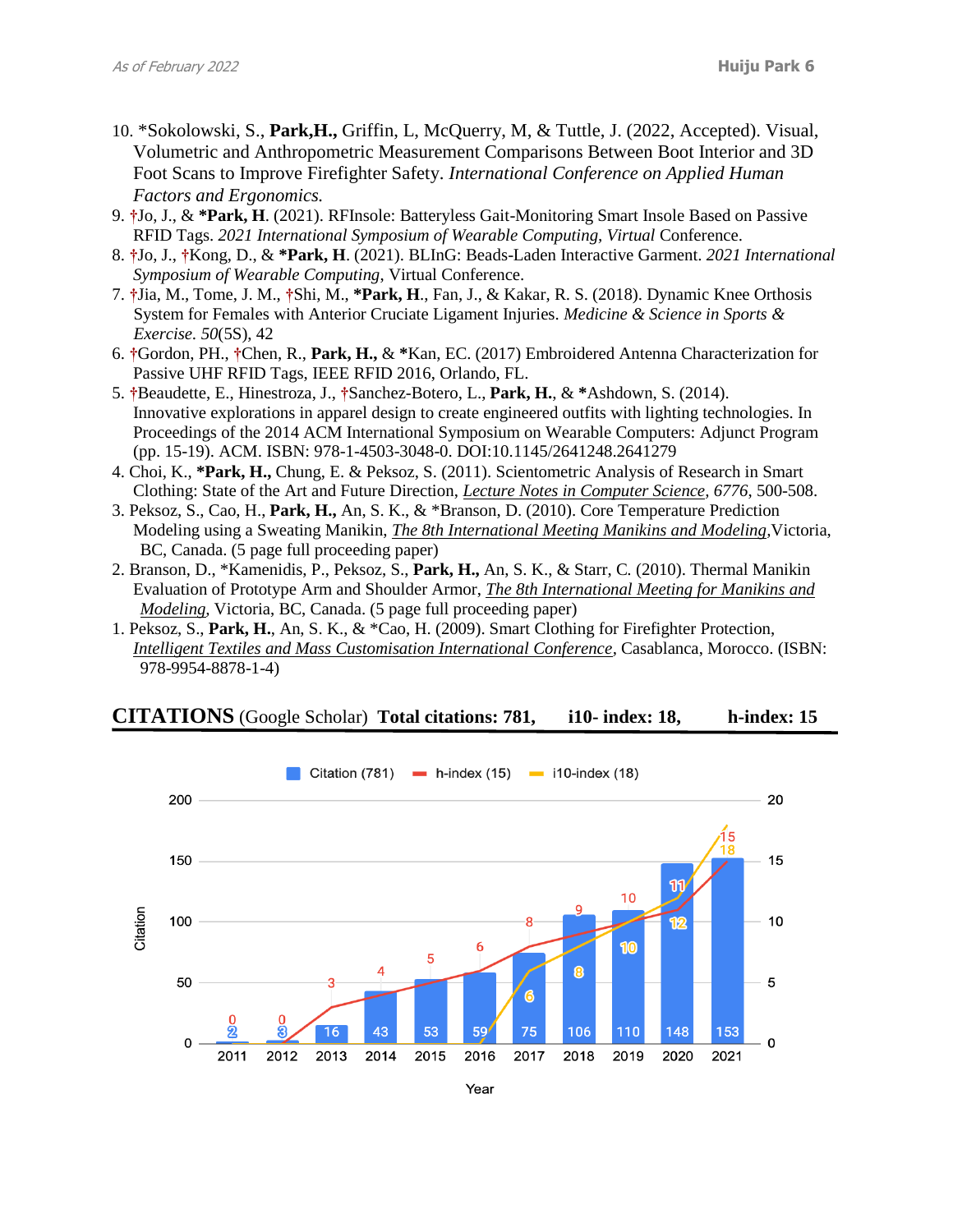# **47 REFERRED CONFERENCE PRESENTATIONS/ABSTRACTS**

### All venues blind-peer reviewed.

```
* indicates Corresponding author. † indicates Cornell student authors.
```
- 47. **†**Jo, J., & \***Park, H**. (2021). RFInsole: Batteryless Gait-Monitoring Smart Insole Based on Passive RFID Tags. 2021 International Symposium of Wearable Computing, Virtual Conference
- 46. **†**Jo, J., **†**Kong, D., & \***Park, H**. (2021). BLInG: Beads-Laden Interactive Garment. 2021 International Symposium of Wearable Computing, Virtual Conference
- 45. **†**Jo, J., & \***Park, H**. (2021). Fiber Optic-embedded Gait-Tracking Insole for Detection of Toe-Walking in Children with Autism Spectrum Disorder. 2021 Annual Conference of ITAA (International Textile and Apparel Association), Baltimore, MD. (Oral presentation)
- 44. **†**Jo, J., **†**Zhang, Z., Griffin, L., Sokolowski, S., McQuerry, M., & \***Park, H**. (2021). Differences in Foot Measurement between Female and Male Firefighters. 2021 Annual Conference of ITAA (International Textile and Apparel Association), Baltimore, MD. (Oral presentation)
- 43. **†**Forstenhausler, **†**L., Hahn, K., & \***Park, H**. (2021). Can We Work This Out?: An Examination of the US Activewear Industry through the Lens of the COVID-19 Pandemic. 2021 Annual Conference of ITAA (International Textile and Apparel Association), Baltimore, MD. (Oral presentation)
- 42. **†**Du Puis, J. L. & \***Park, H**. (2021). Towards the Development of an Apparel Design Framework for Circus Costume. 2021 Annual Conference of ITAA (International Textile and Apparel Association), Baltimore, MD. (Oral presentation)
- 41. **†**Du Puis, J. L., **†**Goodge, K., **†**Forstenhausler, L., **†**Maher, M., Baytar, F., Frey M., & \***Park, H**. (2021). Cloth Face Mask Fit and Functionality for Children 4-6 years Old. 2021 Annual Conference of ITAA (International Textile and Apparel Association), Baltimore, MD. (Oral presentation)
- 40. **†**Jo, J., & \***Park, H**. (2020). Fit of Fire Boots: CT (Computerized Tomography) Scan and 3D Simulation. 2020 Annual Conference of ITAA (International Textile and Apparel Association), Denver, CO. (Accepted, Oral presentation)
- 39. **†**Jo, J., & \***Park, H.** (2020). Head Orientation Monitoring with Wearable RFID for Detection of Lateral Glance of Children with Autism Spectrum Disorder. 2020 Annual Conference of ITAA (International Textile and Apparel Association), Denver, CO. (Accepted, Oral presentation)
- 38. **†**Du Puis, J. L., **†**Bayne, R., & \***Park, H**. (2020). Developing a Wearable Technology Compression Shirt Prototype: Interdisciplinary Collaboration between Apparel Design and Mechanical Engineering. 2020 Annual Conference of ITAA (International Textile and Apparel Association), Denver, CO. (Accepted, Oral presentation)
- 37. **†**Li, M., **\*Park, H.,** & Ruina, A. (2019). Design and Evaluation of New Personal Floating Device for Rowers. 2019 Annual Conference of ITAA (International Textile and Apparel Association), Las Vegas, NV.
- 36. **†**Guria, S., & \***Park, H** (2019). Design and Evaluation of Coverall for Pesticide Applicators using an ergonomic framework. 2019 Annual Conference of ITAA (International Textile and Apparel Association), Las Vegas, NV.
- 35. \***Park, H.,** Kakar, R. S., **†**Pei, J., **†**Lee, H., Tome, J., and Stull, J. (2018). Different Impacts of Boot Height and Air Tanks on the Mobility of Tall and Short Firefighters, *2018 Annual Conference of ITAA (International Textile and Apparel Association),* Cleveland, OH*.*
- 34. **†**Shi, M., **†**Jia, M., and \***Park, H.** (2018). Using Artificial Intelligence to Analyze Fashion Images, 2018 Annual Conference of ITAA (International Textile and Apparel Association), Cleveland, OH.
- 33. \*Sokolowski, S., Griffin, L., Carufel, R., Kim, N., **Park, H., †**Shi, M., Morris, K., Aflatoony, L., McKinney, E., Leathers, K., Wu, Y., Park, J., Conroy, B., Carvalho, M. (2018). A User-Centered Approach for New PPE Development: iWomen Case Study, 2018 Annual Conference of ITAA (International Textile and Apparel Association), Cleveland, OH.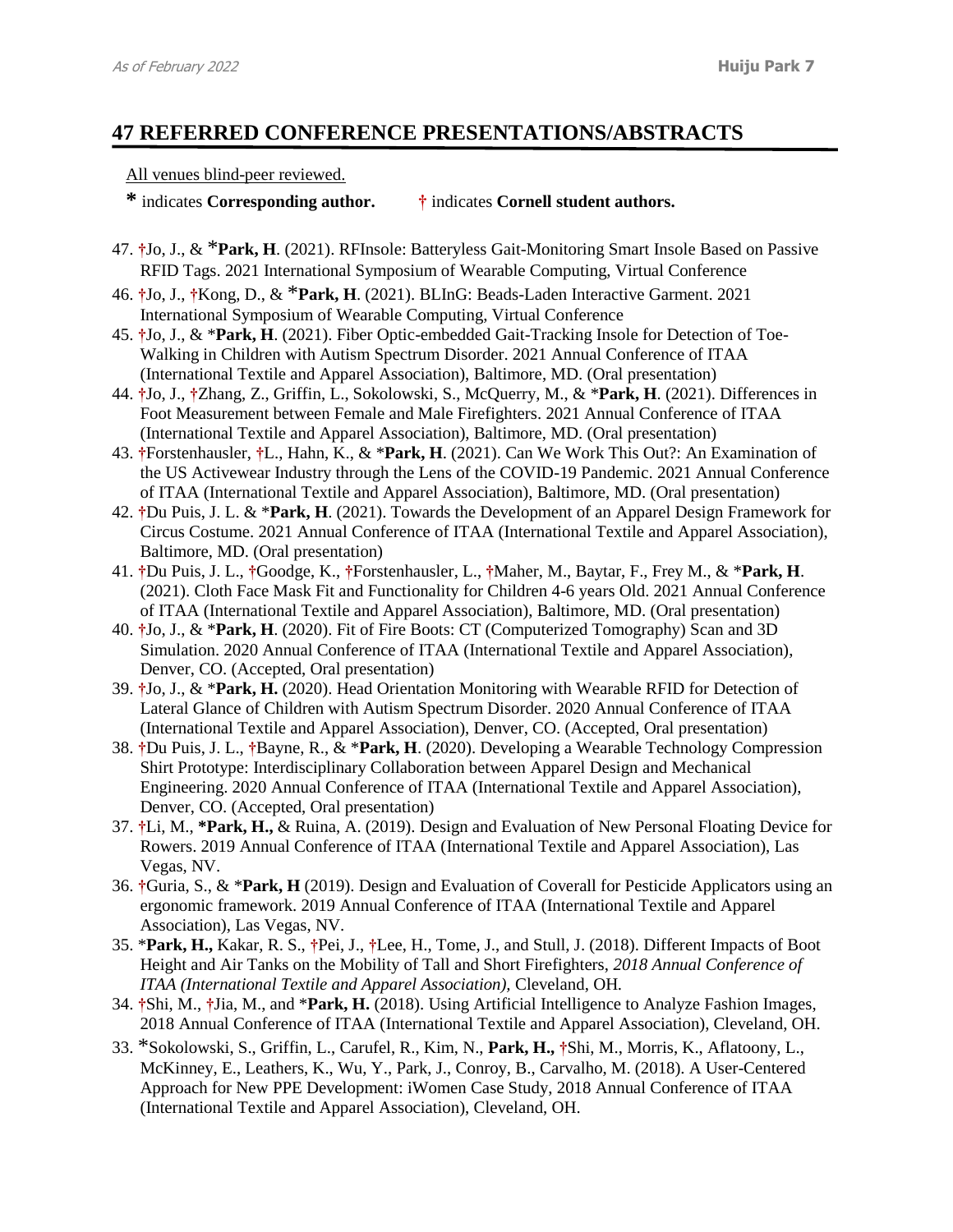- 32. **†**Guria, S. & \***Park, H.** (2018). Assessing the Needs of Greenhouse and Farm Workers Engaged in Pesticide Application for Improved Personal Protective Equipment (PPE) Design. AATCC 2018 International Conference, Greenville, SC.
- 31. **†**Jia, M., **†**Tome, J. M., **†**Shi, M., **Park, H**., & \*Kakar, R. S. (2018). Dynamic Knee Orthosis System for Females with Anterior Cruciate Ligament Injuries. American College of Sports Medicine 2018 Annual Meeting, Minneapolis, MN.
- 30. **†**Jia, M., **†**Shi, M., Kakar, R. S., \***Park, H**., & Fan, J. (2018). Design of Smart Leggings and Motion Control Device for Effective Recovery from Knee Ligament Injuries. AATCC 2018 International Conference, Greenville, SC.
- 29. **†**Guria, S. & \***Park, H**. (2017). Assessment of greenhouse pesticide applicators' needs for personal protective gear. 2017 Annual Conference of ITAA (International Textile and Apparel Association). Petersburg, Florida.
- 28. **†**Doty, K., Li, **†**M., Black, **†**E., Chandler, **†**A., Guria, S., \***Park, H**., & Green, D. (2017). Preliminary Investigation of Bikram Yoga Apparel for Improved Mobility and Comfort. 2017 Annual Conference of ITAA (International Textile and Apparel Association). Petersburg, Florida.
- 27. **†**Pei, J., **Park, H.,** & \*Ashdown, S. (2016) Female Breast Shape Classification Based on Analysis of CAESAR data, *2016 Fiber Society Meeting*, Cornell University, Ithaca, NY
- 26. **†**Lee, H., **†**Beaudette, E., & \***Park, H.** (2016). Development of New Hockey Gear for Enhanced Neck Laceration Protection, *2016 Fiber Society Meeting*, Cornell University, Ithaca, NY
- 25. \***Park, H.,** Hwang, S-K., Lee, J-Y., Fan, J., and Jeong, Y. (2016). Effectiveness of Electrical Heating for Improved Thermal Insulation of a Multi-layered Winter Clothing System, *2016 Annual Conference of ITAA (International Textile and Apparel Association),* Vancouver, British Columbia*.*
- 24. **†**Tian, M., \***Park, H.,** and Li, J. (2016). Impact of Wearing Work Boots and Carrying Load on Lower-Limb Kinematic and Safety, *2016 Annual Conference of ITAA (International Textile and Apparel Association),* Vancouver, British Columbia*.*
- 23. \***Park, H., †**Pei, J., **†**Shi, M., **†**Xu, Q., & Fan, J. (2016), Acceptable Physical Attributes of Wearable Computing Device based on Human Factors, *2016 International Conference on Applied Human Factors and Ergonomics,* Orlando, FL.
- 22. \*Kakar, RS., **Park, H**., **†**Lee, H., & Tome, J. (2016), Effect of Boot Height on Walking and Duckwalking Mechanics in Firefighters. 2016 40th Annual Meeting of the American Society of Biomechanics, Raleigh, NC.
- 21. **†**Beaudette, E., & \***Park, H**. (2015), Thermal Comfort Evaluation of Seam Types in Athletic Bodywear, 2015 *Annual Conference of ITAA (International Textile and Apparel Association), Santa Fe, NM.*
- 20. \***Park, H.**, **†**Kim, S., **†**Morris, K., **†**Moukperian, **†**M., Moon, Y., & Stull, J. (2014), Impact of Firefighters' Personal Protective Equipment on Gait Instability and Injury Risk, 2014 *Annual Conference of ITAA (International Textile and Apparel Association), Charlotte, NC.*
- 19. \***Park, H.**, & Hahn, K. (2014), Perception of Firefighters' Turnout Ensemble and Level of Satisfaction by Body Movement, 2014 *Annual Conference of ITAA (International Textile and Apparel Association), Charlotte, NC.*
- 18. **†**Lee, E., & \***Park, H.** (2014), Filling the Gap between Education and the Field in Technical Design: I Wish I Had Learned This Before, 2014 *Annual Conference of ITAA (International Textile and Apparel Association), Charlotte, NC.*
- 17. **†**\*Beaudette, E., Sanchez-Botero, L., Ashdown, S., **Park, H**., & Hinestroza, J. (2014). Innovative Explorations in Apparel Design to Create Engineered Outfits with Lighting Technologies, 2014 *International Symposium of Wearable Computer*, San Francisco, CA.
- 16. \*Lee, J., **Park, H.,** Hwang, S., Jang, Y., Kim, S., Fan, J., & Jeong, Y. (2013). Influences of Air Temperature and Thermal Insulation of Clothing Ensemble on Thermal Insulation added by Active Heating Unit, *The Annual Conference of Korean Society of Living Environmental System,* Seoul,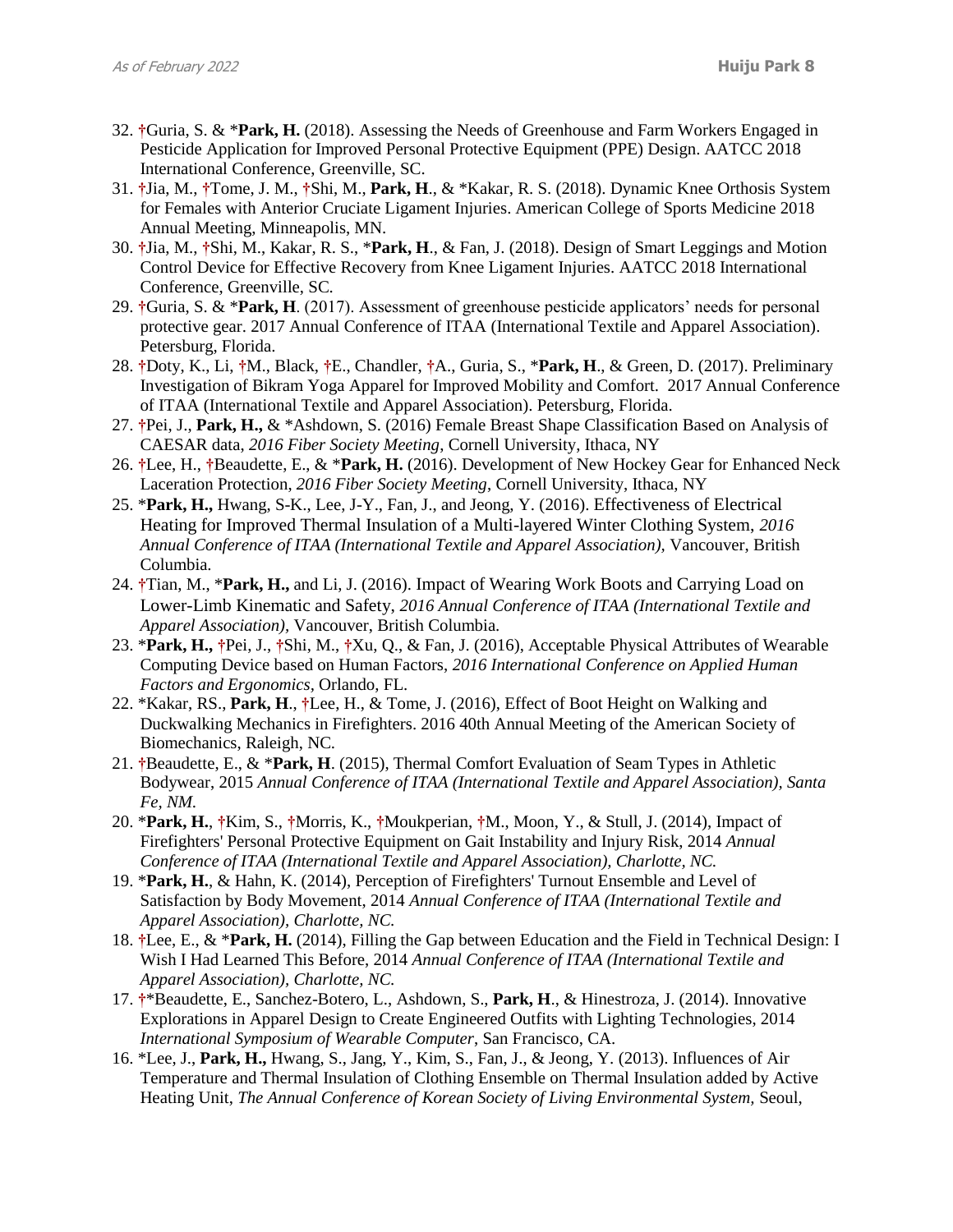Korea.

- 15. \***Park, H.**, Branson, D., Kamenidis, P., Warren, A., Jacobson, B., Peksoz, S., & Petrova, A. *(2012).* Exploration of Simultaneous Mobility Assessment for Protective Clothing, *5th European Conference on Protective Clothing and NOKOBETEF 10,* Valencia, Spain.
- 14. \***Park, H.**, Branson, D., Petrova, A., Peksoz, S., Jacobson, B., Warren, A., Goad, C., & Kamenidis, P. (2012). Effects of Body Armor and Load Carriage on Lower Limb Joint Movement, 2012 *Annual Conference of ITAA (International Textile and Apparel Association), Honolulu, Hawaii.*
- 13. Choi, K., \***Park, H.,** Chung, E. & Peksoz, S. (2011). Scientometric Analysis of Research in Smart Clothing: State of the Art and Future Direction, *2011 Human Computer Interaction International Conference,* Orlando, FL.
- 12. \***Park, H.,** Nolli, G., Branson, D., Peksoz, S., & Petrova, A. (2010). Mobility Evaluation of Lower Body Movement using Motion Capture System while Wearing Ballistic Body Armor, 2010 *Annual Conference of ITAA (International Textile and Apparel Association),* Montreal, Quebec, Canada.
- 11. \***Park, H.,** & Cho, H. (2010). Factors Influencing Commitment to Social Networks: Implications for the Apparel Business, *2010 Annual Conference of ITAA (International Textile and Apparel Association)*, Montreal, Quebec, Canada.
- 10. \*Peksoz, S., Cao, H., **Park, H.,** An, S. K., & Branson, D. (2010), Core Temperature Prediction Modelling using a Sweating Manikin, *The 8th International Meeting for Manikins and Modeling,*  Victoria, BC, Canada.
- 9. Branson, D., \*Kamenidis, P., Peksoz, S., **Park, H**., An, S. K., & Starr, C*.* (2010). Thermal Manikin Evaluation of Prototype Arm and Shoulder Armor, *The 8th International Meeting for Manikins and Modeling,* Victoria, BC, Canada.
- 8. \***Park, H.,** An, S. K., Peksoz, S., Cao, H., & Branson, D., (2010). Core Body Temperature Prediction through Monitoring of Microclimate under Body Armor Using Thermal Manikin, *2010 Annual Conference of American Association of Textile Chemists and Colorists,* Atlanta, GA.
- 7. \***Park, H.,** Choi, K., & Branson, D. (2009), Physical Properties of Military Textiles Affecting Thermal Response to Solar Radiation, *2009 Annual Conference of ITAA (International Textile and Apparel Association),* Bellevue, WA.
- 6. An, S. K., **Park, H.,** Cao, H., Peksoz, S., & \*Branson, D. (2009), Development of Estimation Model to Predict Firefighter's Core Temperature from Microclimate Data*, 2009 Annual Conference of ITAA (International Textile and Apparel Association),* Bellevue, WA.
- 5. Peksoz, S., Starr, C., Choi, K., Kamenidis, P., **Park, H.,** & \*Branson, D. (2009), *Evaluation of P*rototype Personal Cooling Interfaced with a Liquid Cooled Garment under Hazmat Suits, *2009*  Annual Conference of ITAA (International Textile and Apparel Association), Bellevue, WA.
- 4. Peksoz, S., **Park, H.,** An, S. K., & \*Cao, H. (2009), Smart Clothing for Firefighter Protection, *Intelligent Textiles and Mass Customization International Conference*, Casablanca, Morocco.
- 3. \***Park, H.,** Choi, K., & Branson, D. (2009), Effect of Heat Reflective Textile for Thermal Protective Smart Apparel System against Solar Radiation, *2009 Human Computer Interaction International Conference,* San Diego, CA.
- 2. \***Park, H**. (2009), Thermal Effects of Heat Reflective Fabric for Military Application, *2009 Annual Conference of Oklahoma Association of Family and Consumer Science,* Stillwater, OK.
- 1. Cao, H., An, S. K., **Park, H**., Xu, B., Li, X., & \*Branson, D. (2008), The Effect of Fabric Covering on Sensor's Humidity Measurement, *2008 Annual Conference of ITAA (International Textile and Apparel Association),* Schaumburg, IL.

# **KEYNOTE SPEAKER TALK**

**Park, H.** (2021), Title of Keynote Speaker Talk**:** Smart Wearable Interface for Human Health and Safety, *48th Textile Research Symposium*, The Textile Machinery Society of Japan. (December 8, 2021)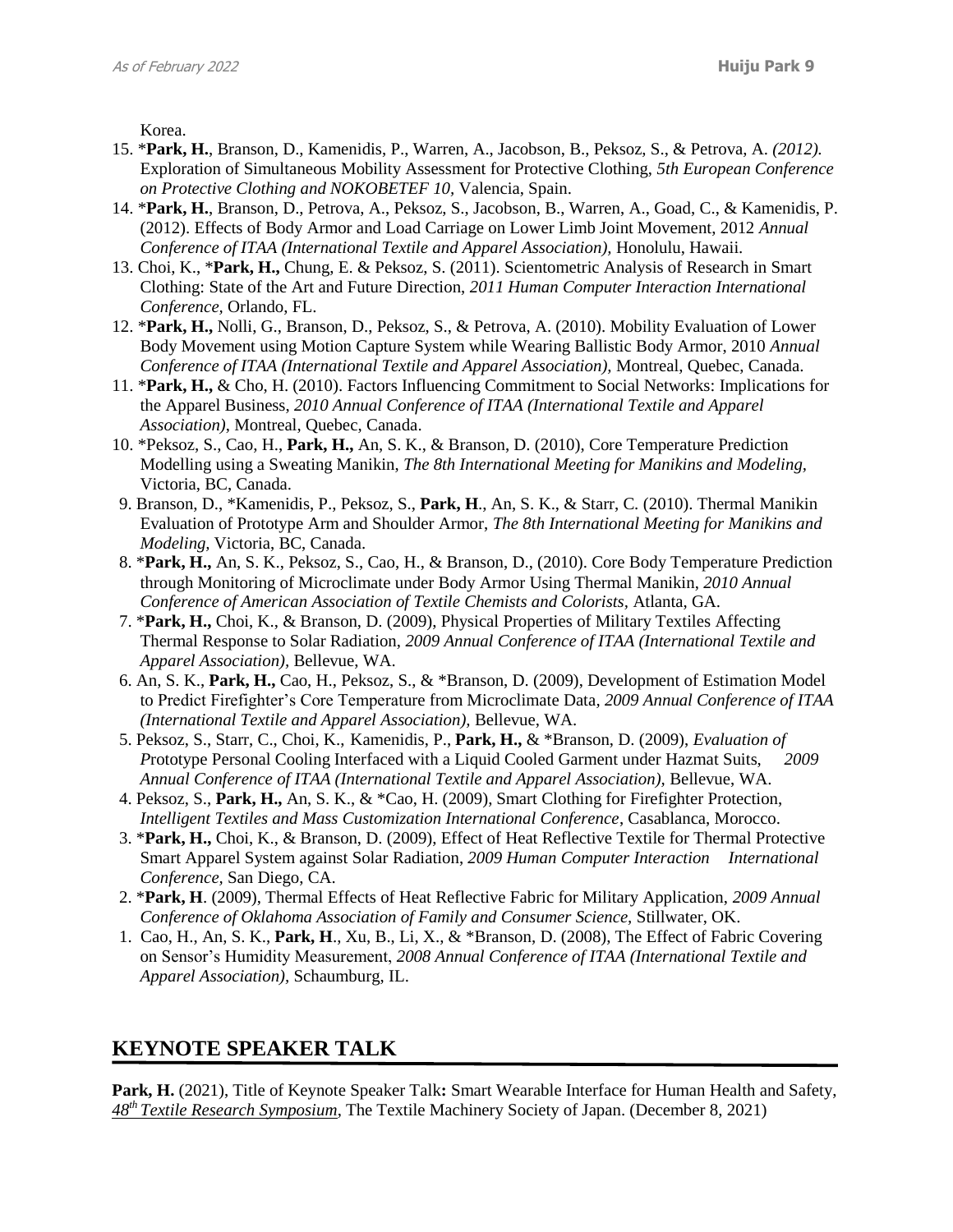# **11 INVITED TALKS OUTSIDE CORNELL**

Park, H. (2022), Title of speech: Prospect of Fashion Design for the Elderly at Changwon University, Korea (January 13, 2022)

Park, H. (2021), Title of speech: Wearable Interface at Changwon University, Korea (March 28, 2021) Park, H. (2020), Innovation in Design of Protective Clothing, Oklahoma State University. (November 15, 2020)

Park, H. (2019), Applications of Emerging Technologies in Design of Protective Clothing, Illinois State University. (April 8, 2019)

**Park, H**. (2018), Engineering the Most Intimate Human Interface, University of Georgia, Athens, GA, (October 3, 2018)

Park, H. (2015), Ergonomic Approach toward Improving Firefighters' Mobility and Safety, International Symposium of Firefighter Heat Strain, Seoul National University, Seoul, Korea (April 8, 2015)

**Park, H**. (2015), Advances in Performance Apparel, Cornell Institute for Fashion and Fiber Innovation Symposium, Cornell University, Ithaca, NY (May 18, 2015)

**Park, H**. (2013), Technology-driven Design Approach in Sportswear and Protective Clothing, Global Future Conference, Manchester Metropolitan University, Manchester, UK (February 12, 2013) **Park, H**. (2013), Present and Future of Protective Clothing Research, 2013 Special Seminar for Research

Center for Textiles and Fashion, Yonsei University, Seoul, Korea, (November 26, 2013) **Park, H**. (2013), Wearable Technologies for Smart Health Care System, 2013 Special Seminar for Department of Bio-mechatronics, Sungkyunkwan University, Seoul, Korea, (November 27, 2013) **Park, H**. (2012), Physiological and Biomechanical Assessment of Protective Clothing Systems, Annual Conference of Korean Society of Clothing and Textiles, Seoul, Korea. (May 16, 2012)

# **GRANTS (67 submitted, 25 funded, 1 under review, 41 not funded)**

I have secured *\$1.96 Million* **Research Funding (Direct/net award to me)** from 25 selected proposals (**total amount of funding awarded: \$8.5 Million**) listed below since my appointment at Cornell University in 2011.

Out of those 25 projects, I have functioned as the PI in 11 projects, and as a Co-PI in 10 projects, and a sub-contractor in 4 projects. **Funding agencies** to support my projects below include the Department of Energy, NASA, USDA, US Air Force, Environmental Protection Agency, the United States Agency for International Development, and a few fashion/sportswear companies.

# **[25 Proposals Funded]**

**Cockpit Monitoring of Pilot Muscle Tension, Heart Rate and Respiration**  PIs: Organic Robotics Corp. Inc. & **Park, H**. Source of Funds: **US Air Force** Amount Funded: \$749,914 (**Award to Park: \$225,006)** Period: April 2022 – March 2023

**Gait-Monitoring Fiber Optic Shoe Insole** PI: **Park, H**. Source of Funds: **Cornell Technology for Licensing IGNITE Research Acceleration** Amount Funded: \$25,000 Period: September, 2021 – August, 2022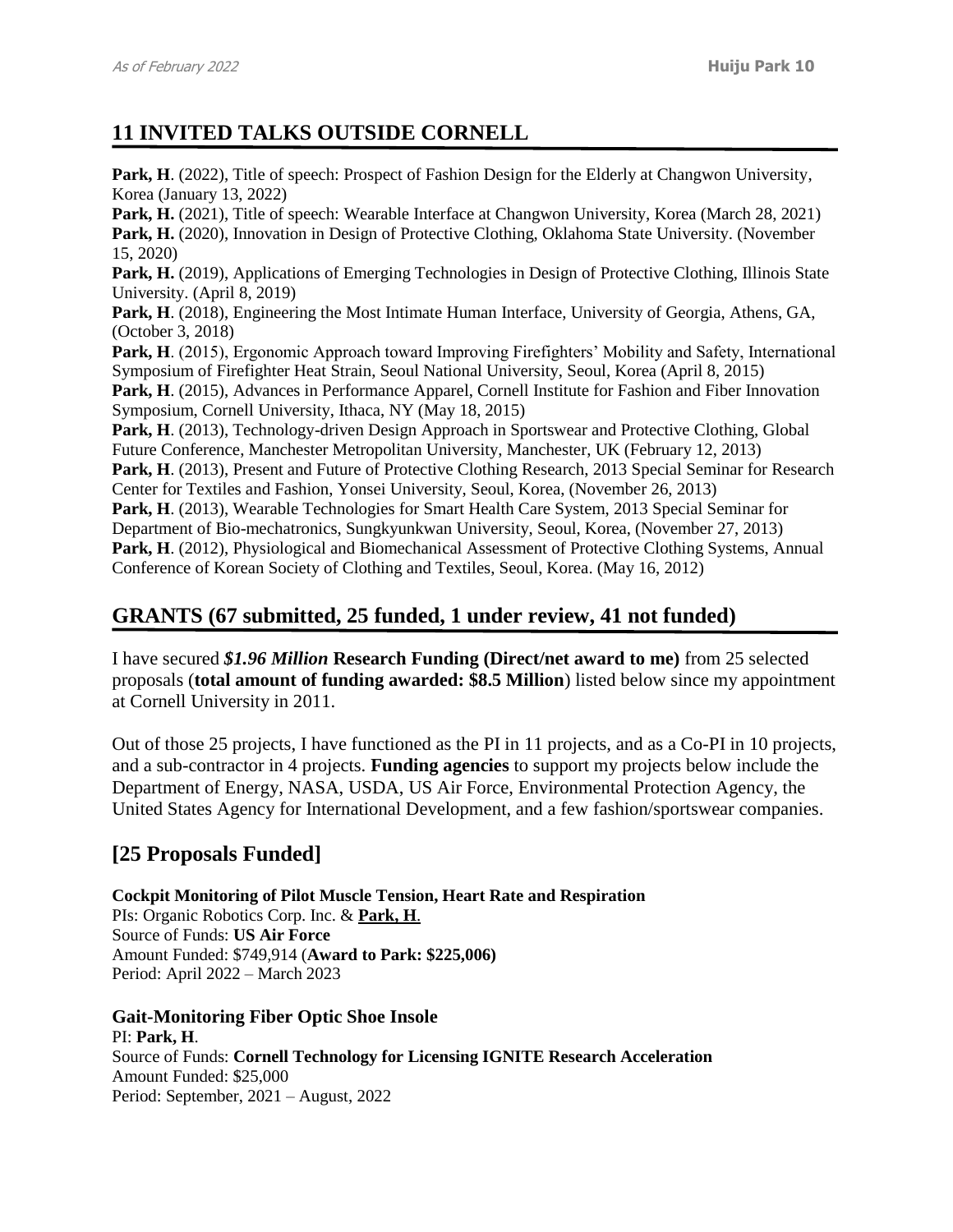#### **Footwear Enhanced for All-Threats**

PIs: Jeffrey Stull, International Personnel Protection, & **Park, H** (Sub-contractor) Source of Funds: **Department of Defense Irregular Warfare Technical Support Directorate** Amount Requested: **\$520,000 (Award to Park: \$77,127)** Period: January 2022 – December 2022

#### **Wearable Fiber Optic Performance Monitoring System**

PIs: Organic Robotics Corp. Inc. & **Park, H**. Source of Funds: **US Air Force** Amount Funded: **\$49,996** (**Award to Park: \$15,000**) Period: April 2021 – July 2021

### **Development of Facemasks for Children for Improved Protection and Non-contaminated Donning/Doffing**

PIs: **Park, H**. & Baytar, F. Source of Funds: **Cornell Atkinson Center** Amount Funded: **\$10,000**  Period: July 2020 – December 2020

### **Stretchable Optical Lightguides for Sensing Deformation During Parachute Deployment**

PIs: Shepherd, R. & **Park, H**. Source of Funds: **NASA** Amount Funded: **\$10,000** (**Award to Park: \$10,000)** The entire funding was transferred to Park with the PI's agreement. Period: November 2020 – September 2021

### **Evaluation of Civilian Face Masks via Wear Trials**

PIs: Kozen, F., Phoenix, K**., & Park, H** Source of Funds: **Cornell Atkinson Center** Amount Funded: **\$6,488**  Period: July 2020 – December 2020

**Indoor Occupant Counting and Co2 Monitoring Based on RF Backscattering** PIs: Kan, E., **Park, H.,** Hysell, D., Zadeh, R., Mukhopadhyay, J. Source of Funds: **Department of Energy** Amount Requested: **\$1,500,000 (Award to Park: \$278,491)** Period: April 2018 – March 2021

#### **Innovative Non-Encapsulating NFPA 1994 Class 1 Protective Ensemble**  PIs: Jeffrey Stull, International Personnel Protection, Tom Ames, Blauer Manufacturing & **Park, H**. (Sub-contractor) Source of Funds: **Department of Defense Combating Terrorism Technical Support Office** Amount Requested: \$748,546 **(Award to Park: \$116,245)** Period: July 2018 – November 2020

**Anthropometric and Biomechanical Study for Improved Size and Fit of Protective Gear for Farmers and Firefighters**

PIs: **Park, H**. Source of Funds: **National Institute of Food and Agriculture, USDA** Amount Requested: **\$87,090**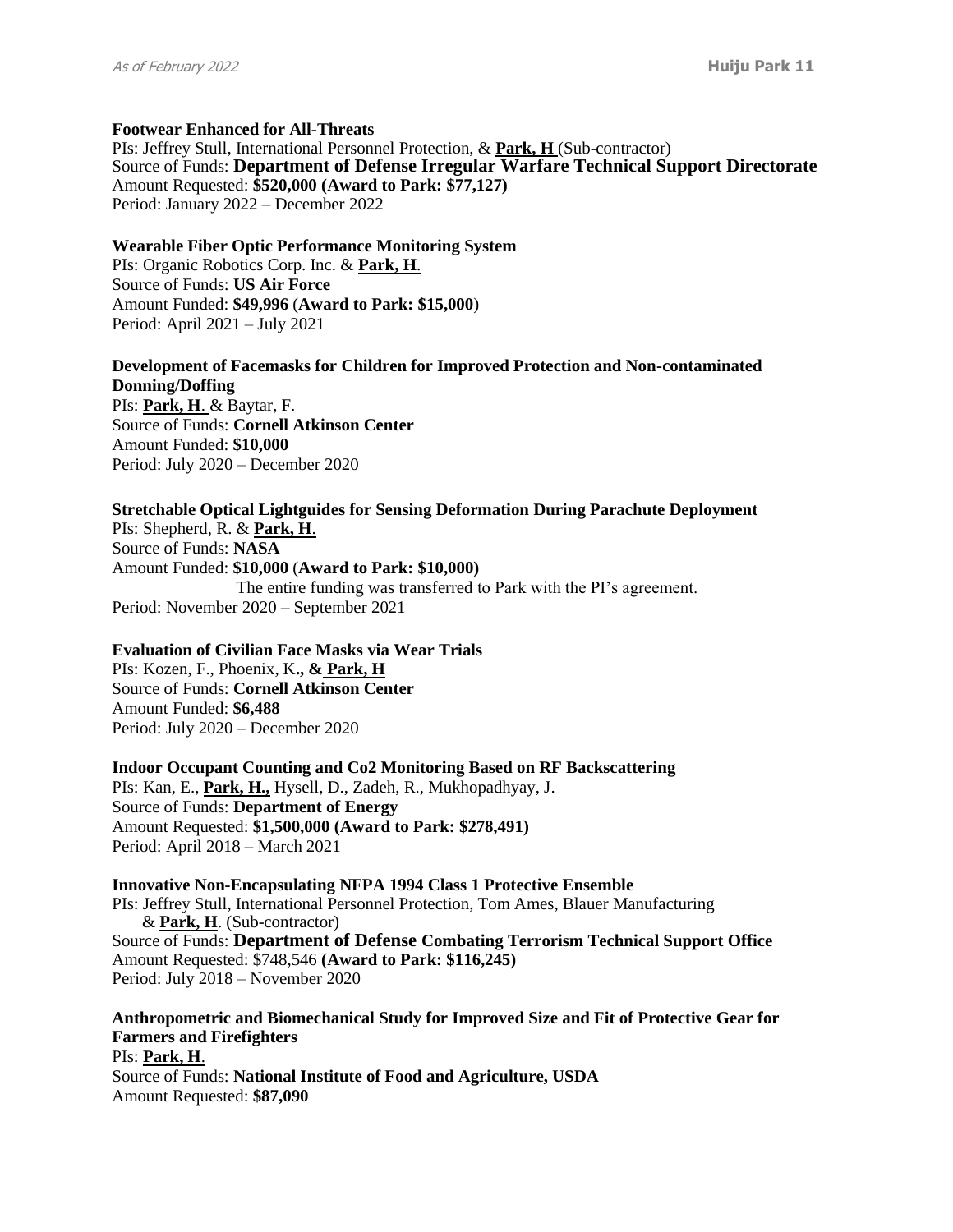Period: October 2017 – September 2020

**New College Resources for Data Science and Programming Course Development** PI: **Park, H**. Source of Funds: **College of Human Ecology, Cornell University** Amount Requested: **\$145,250** Period: October 2019 – September 2022

### **Optic Lace for Parachute**

PIs: Shepherd, R. & **Park, H**. Source of Funds: **NASA** Amount Funded: **\$52,000** (**Award to Park: \$52,000)** The entire funding was transferred to Park with the PI's agreement. Period: December 2019 – September 2020

**Thermoregulatory Clothing System for Building Energy Saving**

PIs: Fan, J., **Park, H**., Kan, E., Yang, R., & Lewis, T. Source of Funds: **Department of Energy** Amount Funded: **\$2,996,800 (Award to Park: \$450,405)** Period: March 2015 – August 2018

#### **Impact of Golf Shoes on Turf Damage**

PI: **Park, H**. Source of Funds: **Footjoy Inc.** Amount Requested: **\$5,000**  Period: July 2017 – September 2018

### **New Pesticide Applicators Protective Gear for Improved Thermal Comfort and Mobility** PIs: **Park, H**.

Source of Funds: **National Institute of Food and Agriculture, USDA** Amount Requested: **\$89,314** Period: October 2016 – September 2019

**Biomechanic and Anthropometric Assessment on Impact of Firefighters Personal Protective Equipment on Mobility and Body Balance** PIs: **Park, H**. Source of Funds: **National Institute of Food and Agriculture, USDA** Amount Funded: **\$95,500** Period: October, 2012 – September, 2017

### **New Clothing System for Improved Heat Stress Relief, Full Body, Liquid Integrity, and Ease of Donning**

PIs: Jeffrey Stull, International Personnel Protection, Judith Mulcay, Kappler, Inc., & **Park, H**. (Sub-contractor) Source of Funds: **United States Agency for International Development** Amount Requested: \$650,000 **(Award to Park: \$55,289)** Period: June 2015 – March 2016

**P3 Design Award: Proposed Process for Management of Textile Waste from Redesigned Secondhand Clothing Production in Haiti (Phase I)**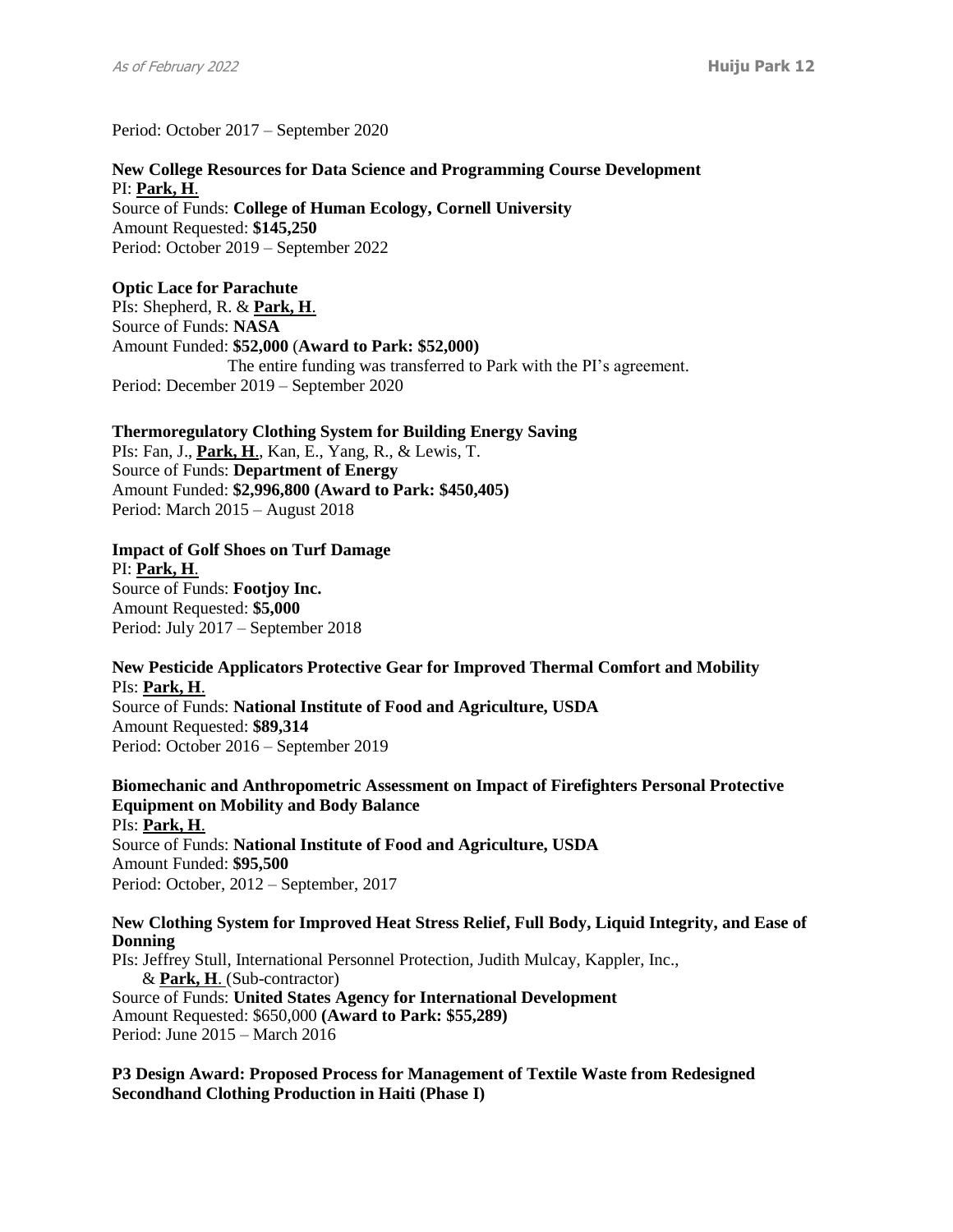PIs: Lewis, T., **Park, H**., & Netravali, A Source of Funds: **Environmental Protection Agency** Amount Funded: **\$11,922** Period: October, 2012 – September, 2013

**Low Cost, Lightweight, Multi-Functional First Responder Biological Protective Ensemble**  PIs: Jeffrey Stull, International Personnel Protection, Tom Ames, Blauer Manufacturing & **Park, H**. (Sub-contractor) & **Park, H**. (Sub-contractor) Source of Funds: **Department of Defense Combating Terrorism Technical Support Office** Amount Requested: \$649,492 **(Award to Park: \$84,210)** Period: January 2016 – June 2017

**Development of Cut Resistant Protective Hockey Shirt**  PI: **Park, H.** Source of Funds: **Empire State Development's Division of Science, Technology and Innovation (NYSTAR) through CCMR (Center for Cornell Material Research) Jumpstart Program** Amount Funded: **\$15,000** Period: February, 2015 – June, 2015

**Investigation of Upper Body Classification for Shaping Wear** PIs: **Park, H**. & Ashdown S. Source of Funds: **Hanes Group through Cornell Institute for Fashion and Fiber Innovation** Amount Funded: **\$ 95,000** Period: September, 2015 – May, 2016

**Investigation of Active Sportswear Sizing System** PIs: **Park, H**. & Ashdown S. Source of Funds: **Winds Group through Cornell Institute for Fashion and Fiber Innovation** Amount Funded: **\$1,800** Period: November, 2014 – February, 2015

**Active Youth; Activewear; Active Learning** PIs: Coffman, C & **Park, H.** Source of Funds: **New York State 4H Foundation** Amount Funded: **\$7,808** Period: January, 2013 – December, 2013

**Engage Youth in Stem Learning and Resource Development Through Innovation in Activewear** PIs: Coffman, C & **Park, H.** Source of Funds: **College of Human Ecology and Cornell Cooperative Extension Intern Program** Amount Funded: **\$4,000** Period: June, 2013 – August, 2013

**Migrating for New Habitat** PIs: **Park, H.,** Morris, K., Flint, R., Jeong, Y., and Ashdown, S. Source of Funds: **Cornell Council for Art Grant** Amount Funded: **\$2,500** Period: October, 2011 – September, 2012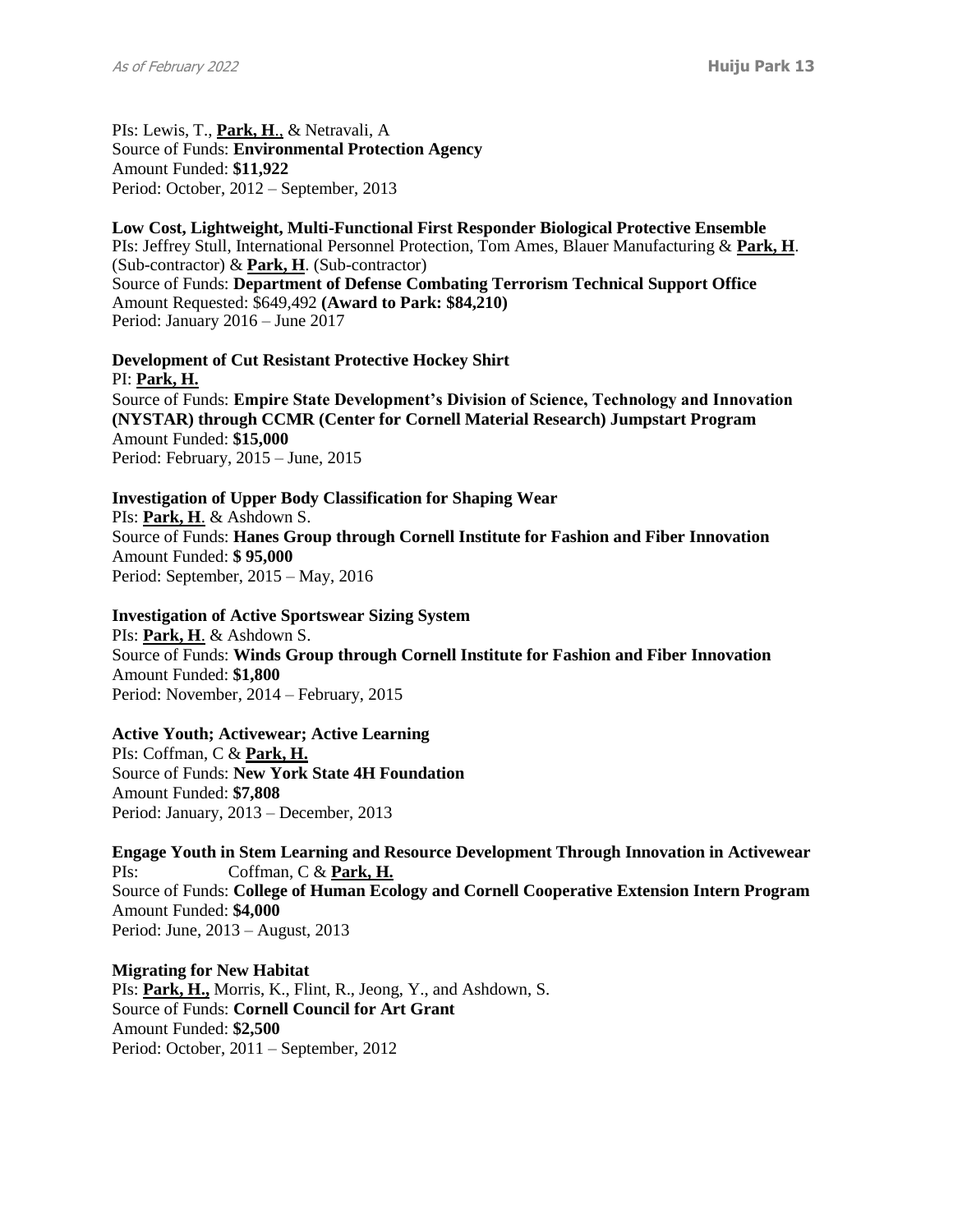# **1 Proposal Currently Under Review**

**Smart Firegear Development Research with STEM Education Outreach Component for 4H groups**  PIs: **Park, H** & Fran Kozen Source of Funds: **National Institute of Food and Agriculture, USDA** Amount Funded: **\$156,966 (Park's portion: \$89,500)** 

Period: October, 2022 – September, 2025

# **41 Proposals Submitted, Not Funded**

### **In-Situ Strain Mapping of F-111 Fabrics for Measuring Parachute Dynamics**

PIs: Organic Robotics Corp. & **Park, H**. Source of Funds: **NASA** Amount Funded: \$645,000 (**Park's portion: \$284,102**) Period: February, 2021 – August, 2021

### **Interactive Intr'acte: Digital Textile Art**

PIs: **Park, H**., Du Puis, J. L. & Jo, J. Source of Funds: **Cornell Council for the Arts** Amount Funded: \$2,500 Period: August, 2021 – December, 2021

**The Compleat Mask: An Effective Reusable Multilayer Cloth Face Covering** PIs: Du Puis, J. L., Goodge, K., Frey, M., & **Park, H.** Source of Funds: Department of Health and Human Services - Biomedical Advanced Research and Development Authority (BARDA) Amount Funded: \$10,000 Period: August, 2021 – December, 2021

**Wearable Countermeasure with Embedded Electrical Stimulus and Photonics for Reduced Paraspinal Muscle Atrophy in Space Flight** PIs: **Park, H**. Baytar, F., Kakar, Shepherd, R.,& Parry, S. Source of Funds: **NASA** Amount Funded: White Paper Submission Period: September, 2021 – August, 2022

### **Remote Monitoring and Tele-Rehab Using Optic Fibers Based Wearable Clothing for Cancer Survivors and Older Adults**

PIs: Kakar, R., **Park, H**., & Shepherd, R. Source of Funds: **National Institute of Health** Amount Funded: \$1,500,000 (**Park's portion: \$465,145**) Period: December, 2021 – November, 2024

### **Ubiquitous Monitoring of Warfighters' Mind-Body State using Wearable Light Lace Photonic Sensors**

PIs: Organic Robotics Corp. & **Park, H**. Source of Funds: **Department of Defense** Amount Funded: \$166,497 Period: February, 2021 – August, 2021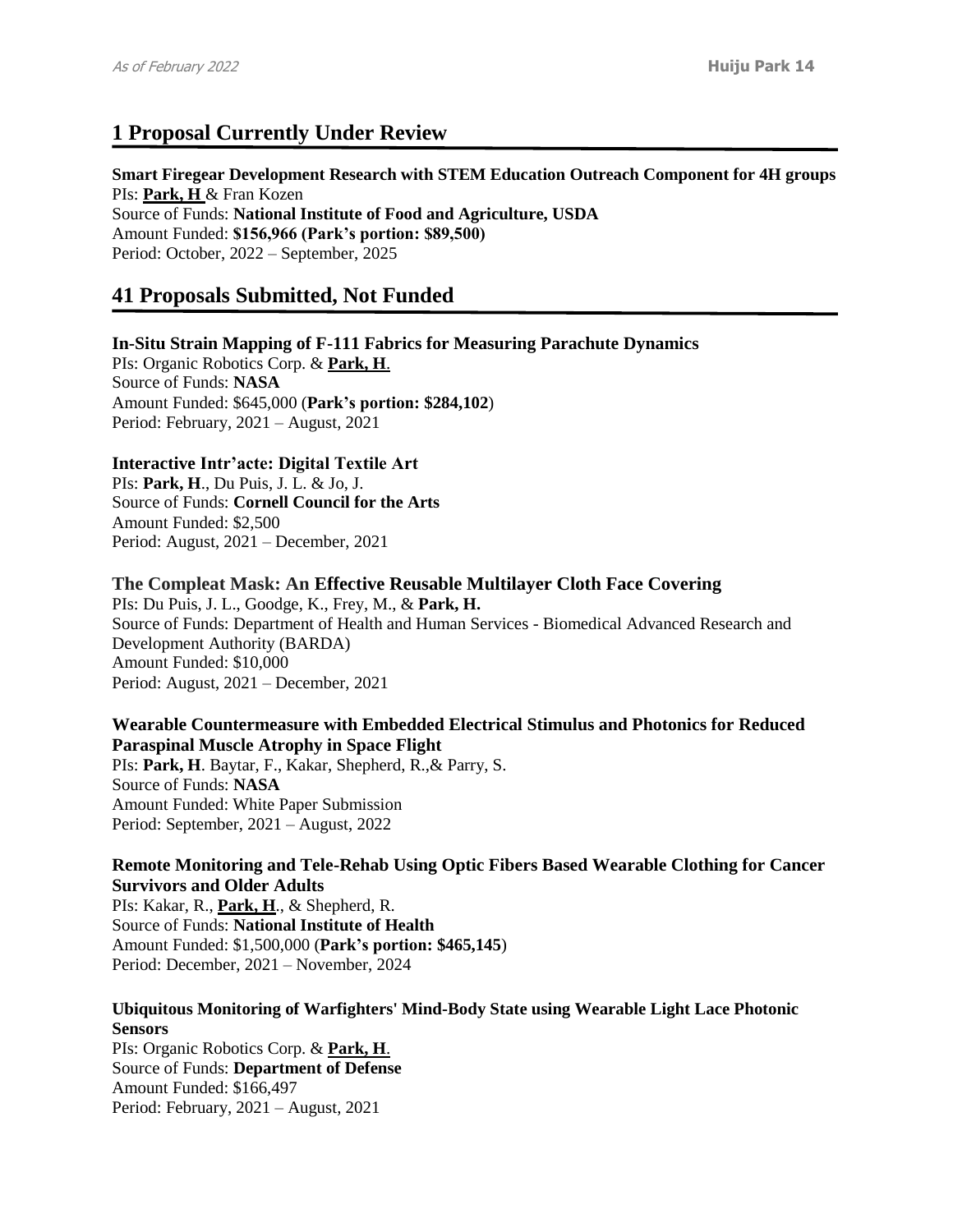**Wearable Fiber Optic Performance Monitor**  PIs: Organic Robotics Corp. & **Park, H**. Source of Funds: **Department of Defense STTR (Phase I)** Amount Funded: \$49,995 Period: February, 2021 – May, 2021

### **Development of Biological Protective Clothing for Infection-Free Doffing and Rapid Body-Cooling**

PI: **Park, H.,** Source of Funds: **Fast Grants Org.** <https://fastgrants.org/?subscribed=true> Amount Funded: **\$511,603** Period: July, 2020 – December, 2020

### **Transient Etiological Agent Mitigation Through Enhanced Fabric Layered Over Neutralizing Biomes (TEAM TEFLON Biomes).**

Cornell team was a subcontract from the University of Minnesota, PI: Michael Smanski (12 co-PIS cannot disclose per DARPA rules) \$ 34.2 Million (total budget). Budget of Cornell Team: \$4,068,638 **Huiju Park** is one of the Co-PIs in the Cornell Team. Project period: July 2020 – June 2025

### **Chemical and Biological Shield**

Cornell team was a subcontract of Protect The Force, LLC, PI: Francisco Martinez (4 co-PIS cannot disclose per DARPA rules), \$ 25.3 Million (total budget). Budget of Cornell Team: \$7,266,303 **Huiju Park** is one of the Co-PIs in the Cornell Team. Project period: July 2020 – June 2025

### **Developing better-fitting face masks based on face anthropometry and generative design to improve protection**

PIs: Baytar, F., Kalantari, S., Phoenix, K., & **Park, H.** Source of Funds: **Cornell Atkinson Center** Amount Funded: **\$10,000** Period: July, 2020 – December, 2020

### **Developing a Capstone Course for Human-Centered Design, Digital Capability, Functional Materials and Responsible Supply**

PIs: Frey, M., Lewis, T & **Park, H**. Source of Funds: **The Proctor & Gamble Company (P&G)** Amount Funded: **\$17,500** Period: July, 2021 – June, 2022

**User-Centered Systems of Ergonomic Performance & Compatibility for Firefighter Turnout Gear** PIs: Griffin, L., **Park, H**., & Sokolowski, S. Source of Funds: Assistance to Firefighter Grant Program, Federal Emergency Management Agency Amount Requested: \$1,499,577 (Park's portion: \$450,000) Period: July 2018 – June 2021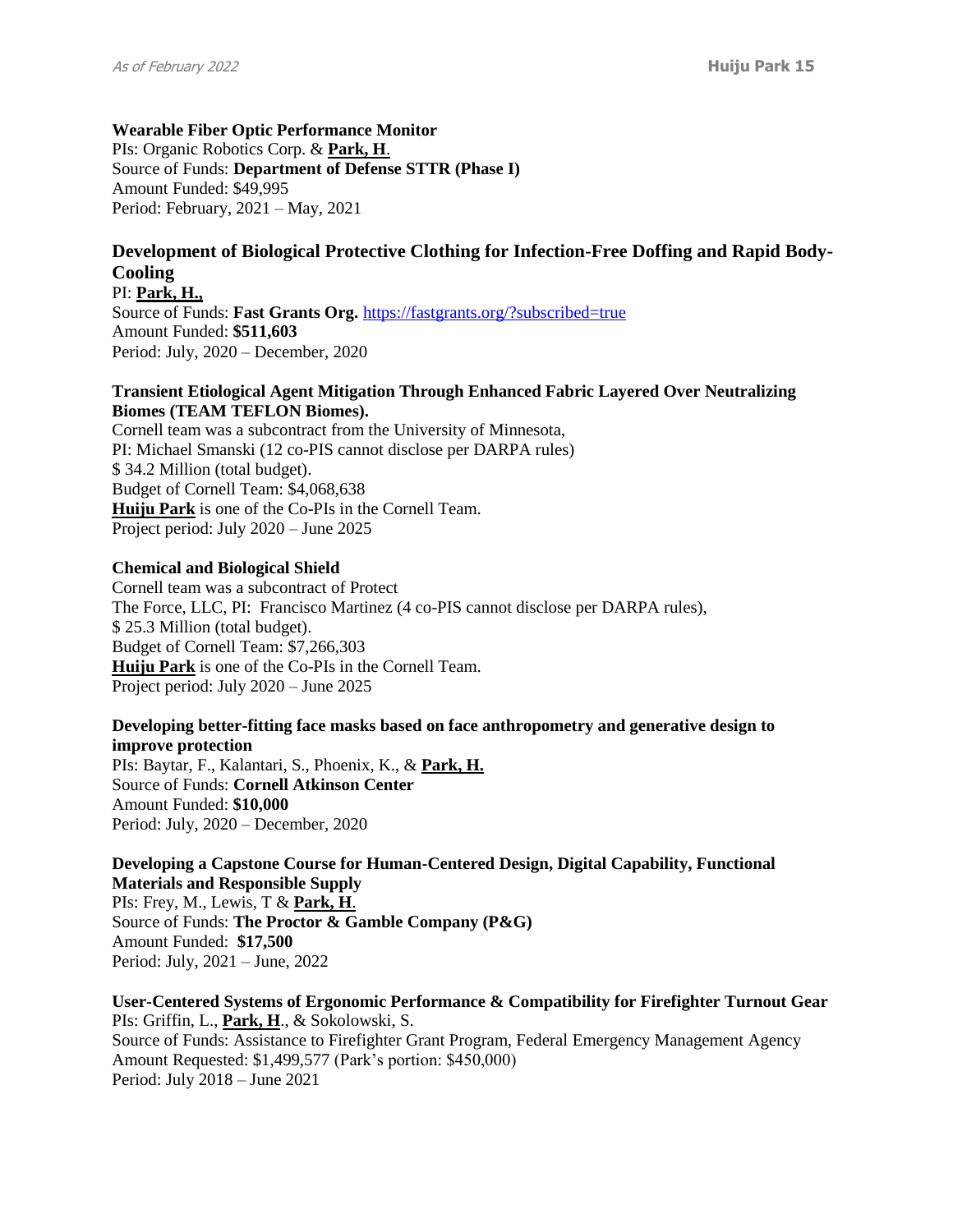**Egocentric Posture Acquisition and Motion Tracking by RFID Backscattering**  PIs: Kan, E., & **Park, H**. Source of Funds: **SONY Inc.** Amount Requested: **\$150,000** Period: January 2018 – December 2018

**Intelligent Bedrooms by Noninvasive Sleep and Activity Monitoring** PIs: Kan, E.,**Park, H**., Krieger, A., & Zadeh, R. Source of Funds: **National Science Foundation** Amount Requested: **\$1,399,444** Period: August 2017 – July 2020

**Small-Now: Scaleable Manufacturing of Flexible Nanophotonics for Wearable Applications** PIs: Erickson, D., Shepherd, R. & **Park, H**. Source of Funds: **National Science Foundation** Amount Requested: **\$1,500,000** Period: July 2016 – June 2020

**Battery-Free Smart Garments for Smart Homes and Buildings** PIs: Kan, E., Fan J., & **Park, H**. Source of Funds: **Atkins Center for a Sustainable Future** Amount Requested: **\$140,985** Period: July 2016 – June 2018

**Quantification of Foot Alignment for Diagnosis of Dynamic Foot Function** PIs: **Park, H** Source of Funds: **National Science Foundation CAREER** Amount Requested: **\$498,889** Period: July, 2017 – June, 2022

**Minimizing Circadian Sleep Disruption and Reducing Pain in Hospitalized Older Adults: PRIME: an Integrative Evaluation and Monitoring System** PIs: Rana, Z., Kan, E., & **Park, H**. Source of Funds: **Cornell Discovery and Innovation Research Seed Program** Amount Requested: **\$250,000** Period: May 2016 – April 2018

**Hydraulically Actuated Soft Exosuit for Assisted Undersea Salvage and Rescue**  PIs: Robert Shepherd (PI) & **Park, H**. (Co-PI) Source of Funds: **Office of Naval Research** Amount Requested: **\$510,000 (Park's portion.: \$71,011)** Period: June 2016 – May 2019

**Wearable Activity Surveillance System by Harmonic Radar for First Responders** PIs: **Park, H**. & Kan, E. Source of Funds: **Intel Inc. (***Invitation only proposal***)** Amount Requested: **\$320,000** Period: January 2016 – December 2017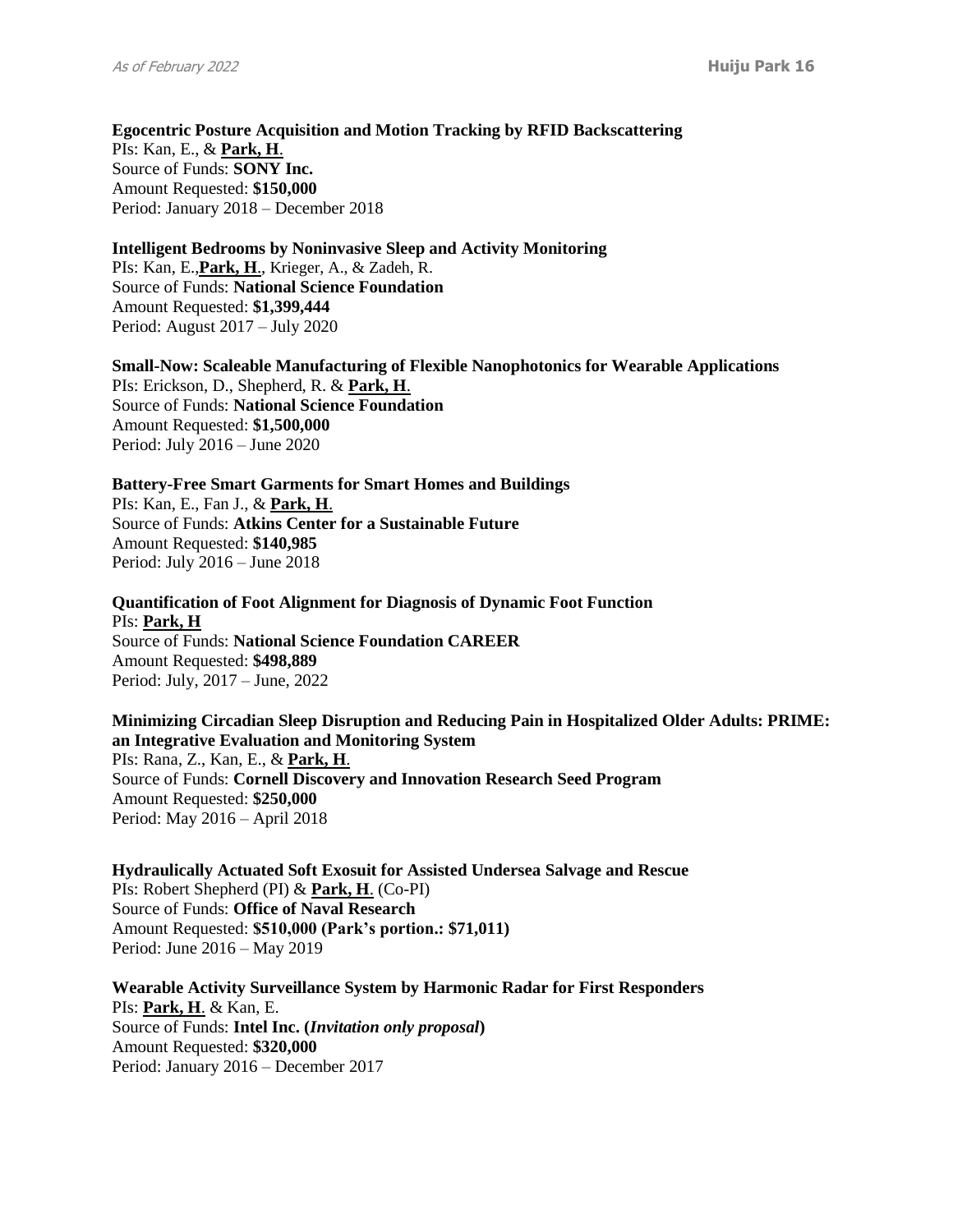**Smart Firegear with Wireless Sensor and Id** PIs: **Park, H**. & Kan, E. Source of Funds: **Intel Inc. (***Invitation only proposal***)** Amount Requested: **\$340,000**  Period: January 2016 – December 2017

**Standardized Test Method for Cooling System Assessment Based on Key Performance Indices**  PIs: Jeffrey Stull, **Park, H**. & Fan, J. Source of Funds: **Department of Homeland Security** Amount Requested: **\$840,000 (Park's portion: \$650,000)** Period: January 2016 – December 2017

**Context-Intelligent Wearable Activity Surveillance System by RF Backscattering**  PIs: Kan, E., **Park, H**., & Jeffrey Stull, Source of Funds: **Department of Homeland Security** Amount Requested: **\$480,000** Period: January 2016 – December 2017

**Human Kinematic Tracking by RF Backscattering with Kinesiology Learning**  PIs: Kan, E & **Park, H**. Source of Funds: **National Science Foundation** Amount Funded: **\$976,767** Period: May 2015 – April 2019

**Indoor Tagless RF Locating for Patient Monitoring** PIs: Kan, E & **Park, H**. Source of Funds: **National Science Foundation** Amount Funded: **\$473,460** Period: May 2015 – April 2017

**Smart Thermoregulatory Clothing for Energy Saving for Performance** PIs: Fan, J., **Park, H**. & Kan, E Source of Funds: **Atkinson Center for a Sustainable Future Academic Venture Fund** Amount Funded: **\$120,000** Period: July, 2014 – June, 2016

**Development of Contamination and Particle Resistant Firefighting Protective Ensemble**  PIs: Pat Morrison, International Association of Firefighters, Jeffrey Stull, International Personnel Protection & **Park, H**. Source of Funds: **Department of Homeland Security** Amount Requested: **\$939,886 (Park's portion at Cornell: \$142,667)** Period: May 2015 – October 2016

**Quantification of Foot Alignment for Diagnosis of Dynamic Foot Function** PIs: **Park, H** Source of Funds: **National Science Foundation CAREER** Amount Requested: **\$500,000** Period: July, 2015 – June, 2020

**P3 Design Award: Proposed Process for Management of Textile Waste from Redesigned Secondhand Clothing Production in Haiti (Phase Ii)**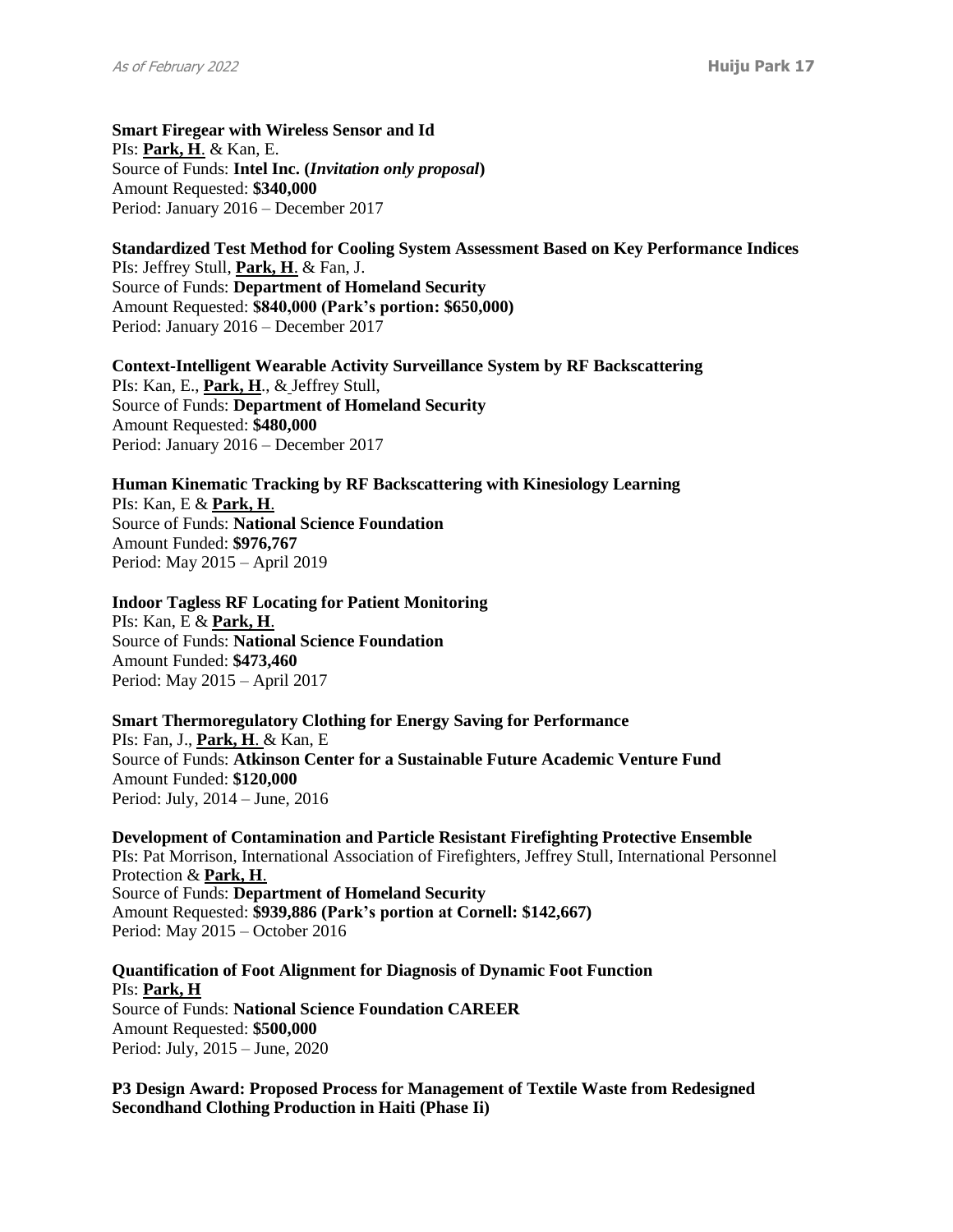PIs: Lewis, T., **Park, H**., & Netravali, A Source of Funds: **Environmental Protection Agency** Amount Funded: **\$57,984** Period: September, 2014 – August, 2016

### **Enhancing Safety of Care-Takers Involved in Education of Children with Developmental Disabilities and Autism**

PIs: **Park, H**., & Netravali, A Source of Funds: **Cornell Institute for Social Science** Amount Funded: **\$12,000** Period: January, 2015 – December, 2015

#### **Functional, Fashionable and Comfortable Fibertronics**

PIs: Kan, E., Fan, J., & **Park, H**. Source of Funds: **Cornell Center for Material Research Seed Fund** Amount Funded: **\$20,000** Period: May, 2014 – April, 2015

# **Quantification of Foot Alignment for Diagnosis of Dynamic Foot Function** PIs: **Park, H**

Source of Funds: **National Science Foundation CAREER** Amount Requested: **\$467,640** Period: July, 2014 – June, 2019

**Biomechanic Assessment of Impact of Body Armor and Load Carriage on Warfighters' Mobility** PIs: **Park, H.** Ashdown, S., & Feathers, D. Source of Funds: **Natick Soldier Research, Development and Engineering Center** Amount Requested: **\$919,985** Period: September 1, 2011 - August 30, 2012

**Monitoring of Dismounted Warfighters' Military Task Performance and Physiological Reactions to Body Armor and Load Carriage** PIs: **Park, H.** Source of Funds: **DARPA (Defense Advanced Research Projects Agency) Young Faculty Award** Amount Requested: **\$270,179** Period: September 1, 2012 - August 30, 2014

**Development of a Prototype of a Wearable Fall-Detection and Alarm System for The Elderly** PIs: **Park, H.,** Hosseinzadegan, H and Lal, A. Source of Funds: **Cornell Institute for Translational Research on Pain in Later Life** Amount Requested: **\$20,000** Period: June, 2013 – May, 2014

**CB Protective Sock/Liner System Based on Modification of Existing Field-Demonstrate Product** PIs: Cole Williams, Danalco, Jeffrey Stull, International Personnel Protection & **Park, H.** Source of Funds: **Department of Defense Technical Support Working Group** Amount Requested: **\$1,328,642 (Park's portion at Cornell: \$106,800)** Period: September 1, 2013 – March 31, 2015

**Development of Close-Fitting Firefighters' Boots to Improve Mobility** PIs: **Park, H.** & Ashdown, S.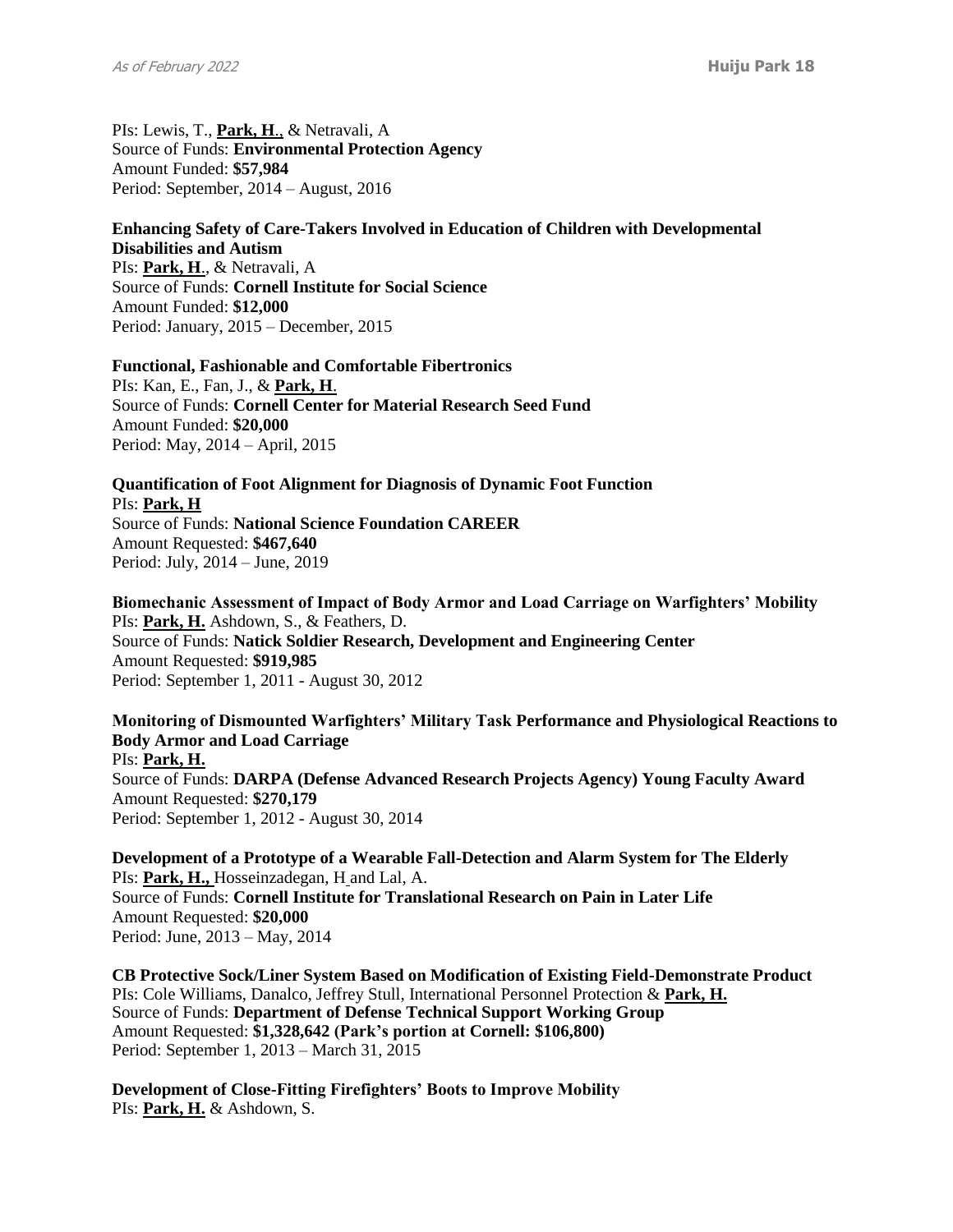Source of Funds: **Honeywell First Responders Inc.** Amount Requested: **\$291,249** Period: September 1, 2013 - August 30, 2016

### **Design Suggestions for Firefighters' Air Bottle and Harness System for Improved Mobility and Comfort**

PIs: **Park, H.** Source of Funds: **Honeywell First Responders Inc.** Amount Requested: **\$194,750** Period: September 1, 2013 - August 30, 2015

**3D Fit Analysis of Firefighters' Boots to Improve Mobility and Comfort** PIs: **Park, H.** Source of Funds: **Honeywell First Responders Inc.** Amount Requested: **\$20,754** Period: June, 2013 – September, 2013

**Innovative Sportswear Development based on Collaborative Research and Development**  PIs: **Park, H.** Source of Funds: **MAS Holdings Inc.**

Amount Requested: **\$132,384** Period: September 1, 2011 - August 30, 2012

# **7 PATENTS (4 Approved and 3 Pending/Under review)**

- *2021 (Pending) "*Machine Embroidery Enclosure for Stretchable Fiber Optic Sensor" by Jo, J & **Park, H**. Docket Number: 1009
- *2021 (Pending)"* Stretchable Fiber Optic Plantar Pressure Sensor" by Jo, J & **Park, H**. Docket Number: 9862
- *2018 (US patent: Approved)* "Adjustable shoe and method for adjusting a shoe" by Shi, M., **Park, H**., Stager, J., Tapen, T., Liu, T., and Beach, C. US Patent App. 15/566,442
- *2015 (Non-provisional patent: Approved) "*Tree-like Tube Networks in Garment" by Fan, J., Shou, D., and **Park, H**. Docket number 7264
- *2015 (Provisional patent: Pending)* "Thermochromic Pigment based Apparel" by Potuck, A., Meyers, S., Levitt, A., Beaudette, E., Xiao, H., Chu, C.C., & **Park, H.**
- *2014 (Non-provisional patent: Approved)* "Flexible Wearable Devices Having Embedded Actuators Providing Motion Stimulations" by Lal, A., **Park, H.**, Hosseinzadegan, H., Pandey, M., Gaeta, M., Beaudette, E., and Maida, M. EED ID: 16728289 / Application number: 61871866 / Docket number: 078554-8040.US00 / Registration number: 43,312
- *2014 (Non-provisional patent: Approved)* "Temperature-regulating Garment" invented by Fan, J., **Park, H**., and Yuenshing Wu. US Patent App. 15/127,073

# **COURSES TAUGHT (2020 - 2021)**

- FSAD 1140: Fashion CAD (Spring 2020)
- FSAD 2660: Activewear Design and Product Development (Spring 2020  $& 2021$ )
- FSAD 3990: Smart Clothing: Design and Programming (Fall 2020 & 2021)
- FSAD 4010: Empirical Independent Study (Hanna Norris, Fall 2020)
- FSAD 4030: Teaching Apprenticeship (Lauren Forstenhausler: Spring 2020)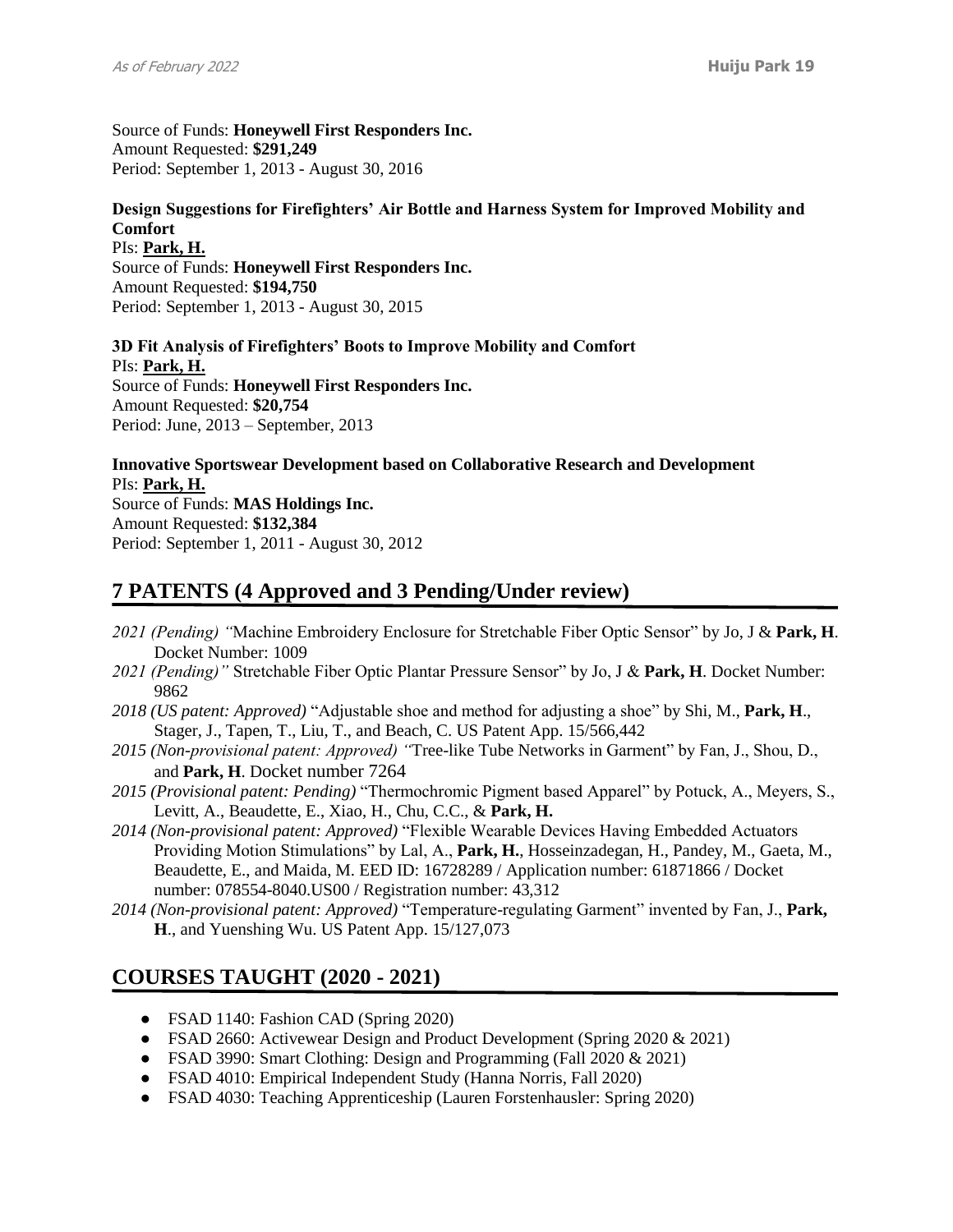- FSAD 4990: FSAD Honor Thesis (Lauren Forstenhausler, Fall 2020 and Spring 2021)
- FSAD 6900: Functional Aspects of Clothing and Design (Fall 2021)

**Video clips / photos of examples of student projects are available on the links below.**

SP21 **FSAD2660**:<https://youtu.be/puQqULSku8A>

FA21 **FSAD3990** Project 1:<https://youtu.be/XIF0I3NrYIM> Project 2:<https://youtu.be/ElBACOmRYd8>

FA20 **FSAD3990** Project 1:<https://youtu.be/w52naaAJVck> Project 2:<https://youtu.be/H3vWw5EiHJg>

FA19 **FSAD6900**:<https://www.performancewear.human.cornell.edu/post/fsad-6900-team-project>

# **COURSES TAUGHT (2011~2019)**

- FSAD 1140: Fashion CAD
- FSAD 2660: Activewear Design and Product Development
- FSAD 3550: Active Sportswear Design
- FSAD 4010: Empirical Independent Study
- FSAD 4030: Teaching Apprenticeship
- FSAD 4990: FSAD Honor Thesis (Lauren Forstenhausler, Class of 2021)
- FSAD 6900: Functional Aspects of Clothing and Design

# **STUDENTS' SUCCESS THROUGH TEACHING & MENTORING**

- *2021* **Jeyeon Jo** (**my PhD student)** received **the Best Brief Award** at the 2021 International Symposium of Wearable Computers. Title of Paper: Batteryless Gait-Monitoring Smart Insole Based on Passive RFID Tags
- *2021* **Lauren Forstenhausler** (**my advisee, class of 2021)** was selected by the Dean of Cornell Human Ecology as a **Merrill Presidential Scholar.** I was **listed as the most influential professor** to impact her success during her study at Cornell.
- *2021* **Lauren Forstenhausler** (**my advisee, class of 2021)** received **Second Place at the 2021 Student Best Paper Competition** at Undergraduate Category **at the ITAA Conference**.
- *2020* **Lauren Forstenhausler (my advisee, class of 2021)** received the **2020 Blanche Payne Scholarship** at the ITAA Conference**.**
- *2020* **Jenny Leigh Du Puis** (my PhD student) received the 2020 ITAA Outstanding Graduate Student in the Study of Historic Textiles or Costume **Robert C. Hillestad Fellowship** at the ITAA Conference.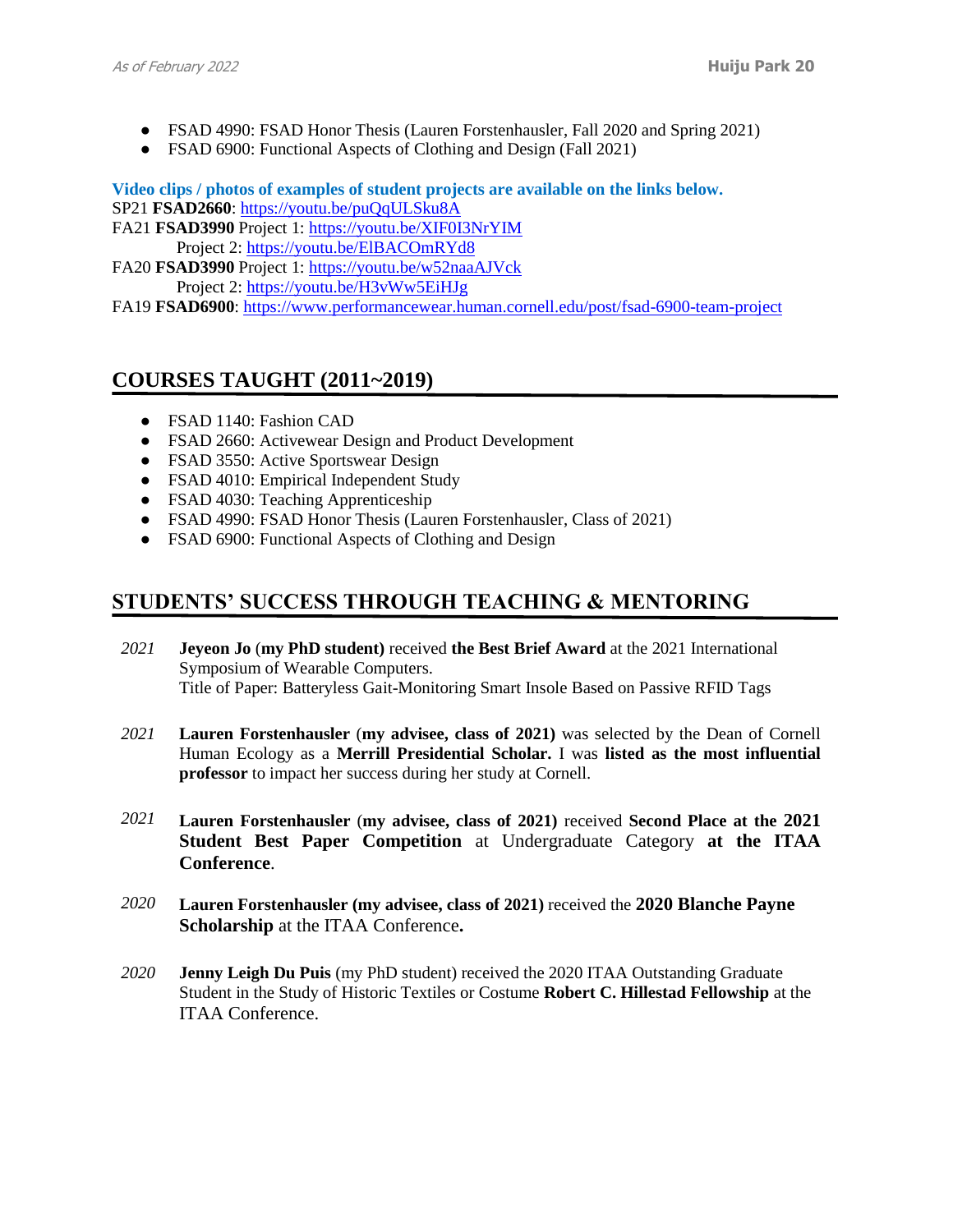- *2020* **Jeyeon Jo** (my PhD student) received the **Roberta G. 1957 and the John B. 1956 De Vries Graduate Student Award.** The award is given to the outstanding graduate student who demonstrated excellent multidisciplinary research in collaboration with engineering school.
- *2020* **Lauren Forstenhausler (**in **FSAD2660** Activewear Design and Product Development): Blitz, accepted for 2020 *ITAA (International Textile and Apparel Association) Design Competition* (Virtual Conference)
- *2020* **Lauren Forstenhausler & Audrey Perlman (**in **FSAD2660** Activewear Design and Product Development): Pen Umbra, accepted for 2020 *ITAA (International Textile and Apparel Association) Design Competition* (Virtual Conference)
- *2019* **Quinn Guthrie (class of 2022) received CHE Undergraduate Summer Research Stipend (\$6,000),** completed 3D Virtual Prototyping and Animation of Figure Skating Outfits. She had the solo exhibition from outcomes of this summer research project mentored by me. **Link to the project**: [Quinn Guthrie, creating figure skating sportswear using 3D. -](https://www.youtube.com/watch?v=YI6sK4ZwfM0&feature=youtu.be) YouTube
- *2019* **Jenny Leigh Du Puis** (my PhD student) received the **ITAA** *(International Textile and Apparel Association)* **Outstanding Beginning Doctoral Student Marjorie Joseph Fellowship.**
- *2018* **Ryan Platt (**in **FSAD2660** Activewear Design and Product Development): Pristine accepted for 2019 *ITAA (International Textile and Apparel Association)Design Competition* (Las Vegas, NV)
- *2018* **Kaya Middleton** (in **FSAD2660** Product Development for Active Sportswear): Glacial Fracture accepted for the 2018 *ITAA(International Textile and Apparel Association) Design Competition* (Cleveland, OH)
- *2016* **Mananchaya Phisphahutharn** (in **FSAD2660** Product Development for Active Sportswear): Ethereal accepted for the 2018 *ITAA (International Textile and Apparel Association) Design Competition* (Cleveland, OH)
- *2016* **Rachel Powell** (in **FSAD2660** Product Development for Active Sportswear): Outsider accepted for the 2016 *ITAA (International Textile and Apparel Association) Design Competition*.
- *2015* **Caroline Donelan**: **Fourth Place** at the Herman and Myrtle Goldstein Student Paper Competition, the 2016 AATCC International Conference
- *2014* **Eric Beaudette**: **First Place** in the **2015 ITAA** *(International Textile and Apparel Association)* **Undergraduate Research Paper Competition** (Santa Fe, NM); Eric's research project conducted in **FSAD4030 Empirical Study**
- *2014* **Eric Beaudette**: Smart Clothing Design with embedded EL wire accepted for 2014 International Symposium of Wearable Computer Design Competition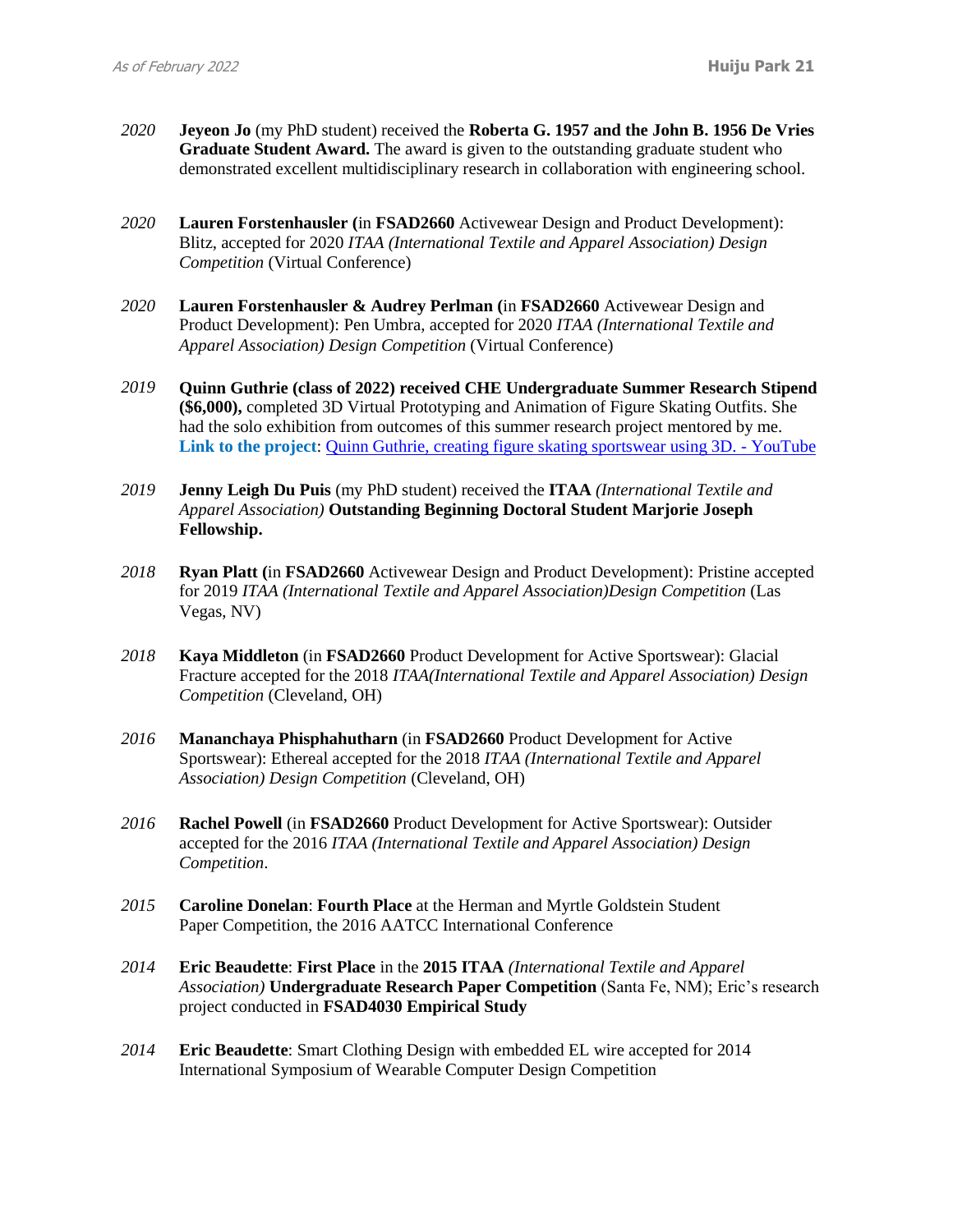- *2014* **Eric Beaudette** and **Linnea Fong** (in **FSAD2660** Product Development for Active Sportswear): Pearlscale accepted for 2014 *ITAA Design Competition*.
- *2014* **Rachel Powell** (in **FSAD 1140** Intro to CAD): **First Place** in 2014 Summer Magazine Cover Design Competition by International Textile Marketing Association 2013
- *2013* **Rae Dagdagan** (in **FSAD 1140** Intro to CAD): **Honorable Mention** in 2013 Summer Magazine Cover Design Competition by International Textile Marketing Association 2012
- *2012* **Lam Chi Wai** (in **FSAD1140** Intro to CAD), an Exchange student from HongKong Polytech: Won "Lampo Zipper Traveling Scholarship Graphic Design Competition" (5 Days travel to Italy was awarded)
- *2012* **Sandy Flint & Kristen Morris** (in **FSAD6000** Graduate Independent Study): 'Migration to a New Habitat" accepted for 2012 *ITAA Design Competition*. The same design also exhibited in 2012 Cornell Council for Art award project exhibition.
- *2012* **Lesley Young** (in **FSAD3550** Active Sportswear Design): Outfit entitled "Light Out" accepted by the 2013 *ITAA Design Competition*

# **ADVISING GRADUATE STUDENTS**

● **Mentoring Graduate Students as Major Advisor:**

Current Ph.D. Students

**Sanjay Guaria** (PhD Candidate, currently on leave of absence) **Jenny Leigh Du Puis** (Expected to graduate in August 2022) **Jeyeon Jo** (Expected to graduate in May 2023)

Current M.S. & M.A. Students **Doyeon Kong** (M.A.in progress) **Andrew Melisas** (M.A.in progress) **Albert Lin** (M.A.in progress) **Tulasi Elangovan** (M.A.in progress) **Apurva Pandey** (M.A.in progress)

M.S. & M.A. Students Who Graduated

- 2020 **Yoojin Chung** (M.A. Graduated in 2020), currently working as a researcher at Bionics Research Center, **Korea Institute of Science and Technology** (KIST)
- 2019 **Eric Beaudette** (M.S. Graduated in 2019), pursuing a Ph.D. in Human Factors and Ergonomics at **University of Minnesota**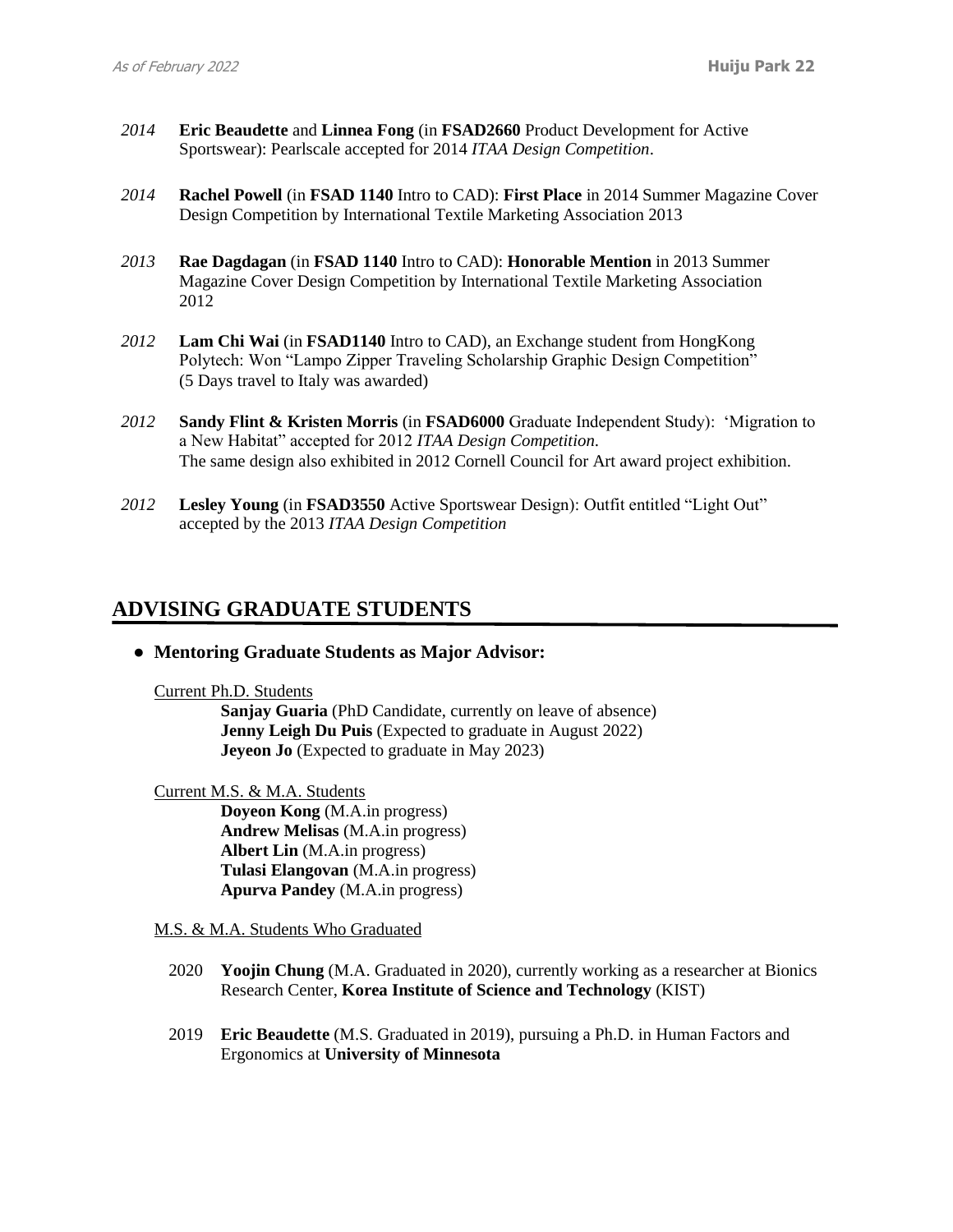- *2017* **Manwen Li** (M.A. Graduated in 2017), currently working as Lead of 3D Material Virtualization at **Under Amour Corp**.
- *2016* **Jie Pei** (M.A. Graduated in 2016), working as a Senior Consultant at **FIT:MATCH Inc.**
- *2016* **Qinwen Xu** (M.A./ Graduated in 2016), currently working as a Planner at **Garan Inc. (a children's wear company)**
- *2015* **Mary Claire Nemeth** (M.A./ Graduated in 2015), currently working as an Instructor at **St. Mary's College of Maryland.**
- *2015* **Sandy Flint** (M.S./ Graduated in 2015), currently working as a Materials Manager at **Stio Inc.**
- **Mentoring Graduate Students as a Minor/Field Committee members:**

Nancy Elizabeth Allen, Kristen Morris, Catherine Bluemenkamp, Helen Trejo, Sarah Portway, Lun Lou, Jie Pei, and Namranta Patil

● **Mentoring Visiting Scholars and Post-Docs:** Eunyoung Lee (Ph.D.) Jie Luo (Ph.D.), Mia Tian (Visiting PhD student from Donghua University, China) and Seonyoung Kim (Ph.D.)

### ● **Mentoring Undergraduate Researchers:**

- *2021* **Lauren Forstenhausler** (B.S. Graduated in 2021), currently working as an Assistant Apparel Designer at **Capelli Sport**
- *2021* **Antonio Martinez** (B.S. Graduated in 2021), pursuing a Ph.D. in Materials Science & Engineering at **University of Pennsylvania**
- *2018* **Emelia Black** (B.S. Graduated in 2018), currently working as a Product Designer at **True North Gear**
- *2016* **Erica Hyunji Lee** (B.A. Graduated in 2016), currently working as a Customer Experience Designer at **CLO3D Virtual Fashion Inc**.
- *2016* **Caroline Donelan** (FSAD, class of 2016): Currently working as a technical designer at **Nike**.

I advised her summer internship. Caroline's undergraduate research project was funded by the College of Human Ecology (*\$4,000*). As an undergraduate student researcher, she completed a series of thermal manikin tests to investigate three different cooling technologies (convective cooling, evaporative cooling and phase change material cooling). The manuscript from this research project has been published at AATCC Research Journal.

- *2016* **Eric Beaudette** (FSAD, class of 2016) with his two teammates in ECE won Cornell ECE (Electrical and Computer Engineering) Innovation Award with \$10K jump-start fund
	- Project title: De-stress functional vest development
	- My role: Faculty advisor for the team & Co-designer of the vest

# **DESIGN SCHOLARSHIP (12 JURIED EXHIBITIONS)**

**Park, H.** (2010), The Dream of Dandelion**,** *The Art of Applied Design International Competition,*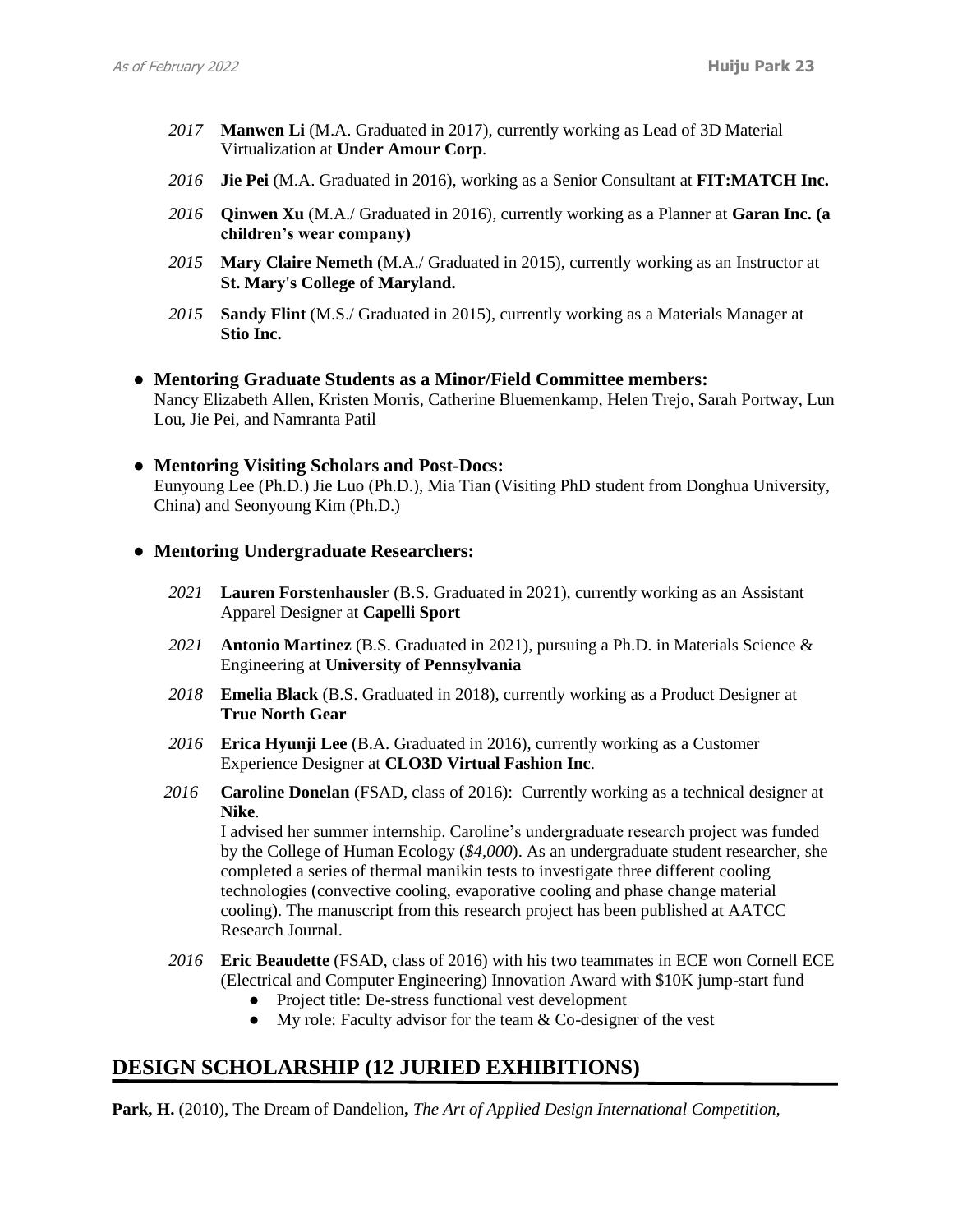Oklahoma State University, Stillwater, OK.

- **Park, H.** (2010), Female Mystique*, Fiber Works 2010 Design Competition*, Oklahoma City, OK.
- **Park, H.** (2010), The Waltz of Spring**,** *Fiber Works 2010 Design Competition,* Oklahoma City, OK.
- **Park, H.** (2010), Female Mystique**,** *Winners' Exhibition for The 24th Annual American Quilter's Society & Hobbs Bonded Fibers Fashion Show and Competition*, Paducah, KY.
- **Park, H.** (2009), Magma**,** *2009 Annual Conference and Fiber Art Design Competition of International Textile and Apparel Association,* Bellevue, WA.
- **Park, H.** (2009), Female Mystique*, 2009 Annual Conference and Fiber Art Design Competition of International Textile and Apparel Association*, Bellevue, WA.
- **Park, H.** (2009), Waterfall**,** *2009 Annual Conference and Fiber Art Design Competition of International Textile and Apparel Association*, Bellevue, WA.
- **Park, H.** (2009), Female Mystique*, The 23rd Annual American Quilter's Society & Hobbs Bonded Fibers Fashion Show and Competition,* Paducah, KY.
- Park, H. (2009), Female Mystique, The National Little Black Dress Competition, Kansas State University, Manhattan, KS.
- **Park, H.** (2008), Fossil*, 2008 Annual Conference and Fiber Art Design Competition of International Textile and Apparel Association*, Schaumburg, IL.
- **Park, H.** (2008), Apocalypse, *2008 Annual Conference and Fiber Art Design Competition of International Textile and Apparel Association*, Schaumburg, IL.
- **Park, H.** (2008), Joyful future, *The 22nd Annual American Quilter's Society & Hobbs Bonded Fibers Fashion Show and Competition,* Paducah, KY.

### **AWARDS & HONORS**

- *2021* **Best Brief Award (**Jeyeon Jo & **Huiju Park)** Title of Paper: Batteryless Gait-Monitoring Smart Insole Based on Passive RFID Tags 2021 International Symposium of Wearable Computing
- *2021* **Second Place at the 2021 ITAA Nancy Rutherford Teaching Innovation Award** 2021 Annual Conference of *ITAA (International Textile and Apparel Association*), Virtual Conference Due to Covid 19 Pandemic
- *2020* **ITAA Mid-Career Excellence Award** 2020 Annual Conference of *ITAA (International Textile and Apparel Association*), Virtual Conference Due to Covid 19 Pandemic
- *2018* **'Paper of Distinction' Award**  2018 Annual Conference of *ITAA (International Textile and Apparel Association*), Cleveland, OH.

Title of Paper: Different impacts of Boot Height and Air Bottles on the Mobility of Tall and Short Firefighters (Textile and Apparel Science Track)

*2016* **Oklahoma State University Rising Star Award** College of Human Science**,** Oklahoma State University, Stillwater, OK

#### *2015* **ITAA Rising Star Award**

2015 Annual Conference of *ITAA (International Textile and Apparel Association*), Santa Fe, New Mexico.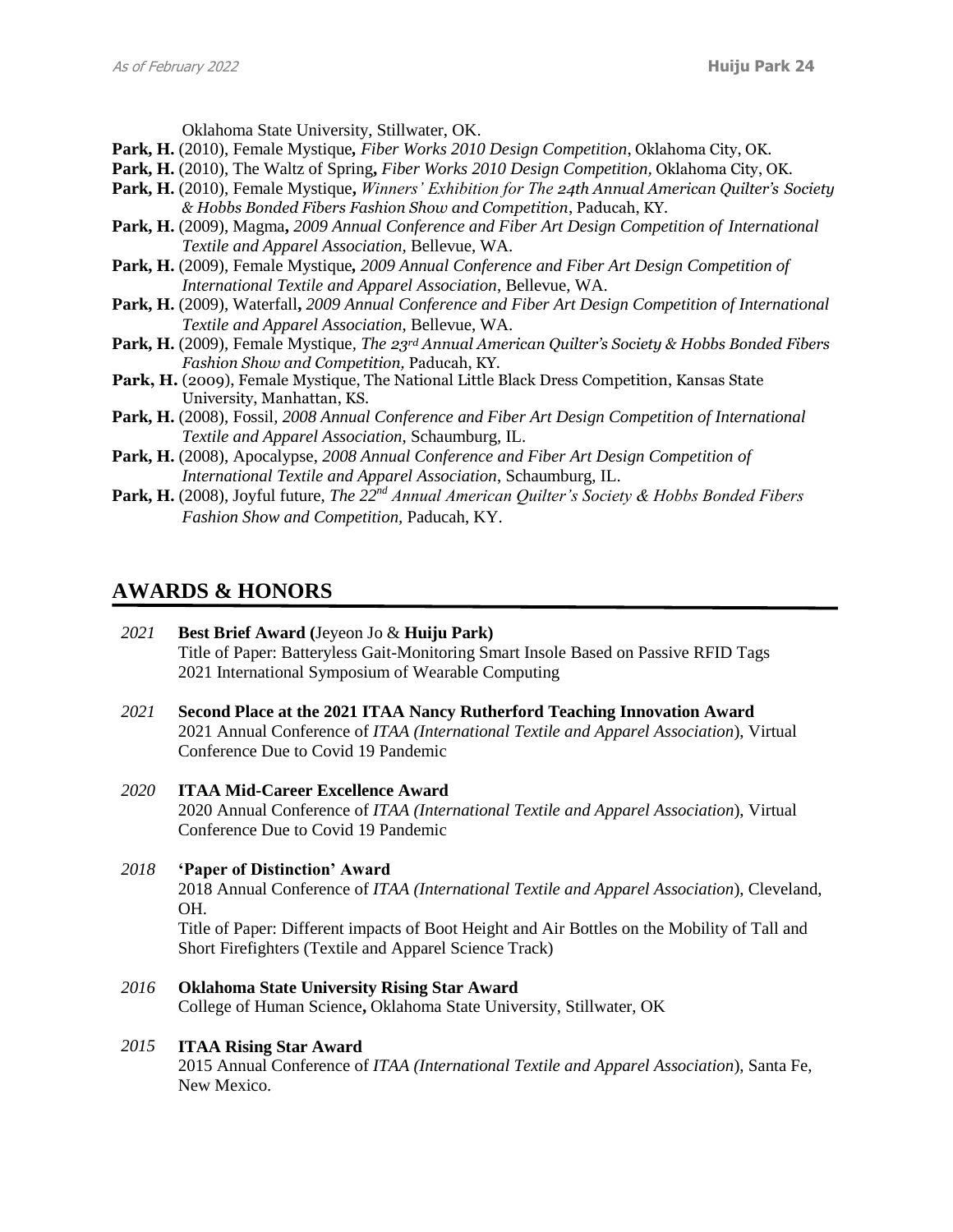- *2015* **Nominated for Oklahoma State University Rising Star Alumni Award** Oklahoma State University, Stillwater, OK
- *2015* **Listed in Who's Who in America**
- *2014* **Nominated for KON/Alumni Advising Award** College of Human Ecology, Cornell University
- *2014* **Honorable Mention: P3 Design Award** Environmental Protection Agency
- *2012* **Oklahoma State University Graduate Research Excellence Award** Oklahoma State University, Stillwater, OK
- *2011* **College of Human Science Outstanding Doctoral Student (\$ 500)** College of Human Science, Oklahoma State University, Stillwater, OK.

#### *2010* **'Paper of Distinction' Award**

2010 Annual Conference of *ITAA (International Textile and Apparel Association*), Montreal, Quebec, Canada.

- Title of Paper: Mobility Evaluation of Lower Body Movement Using Motion Capture System while Wearing Ballistic Body Armor (Textile and Apparel Science Track)
- *2010* **Sarah Douglas Fellowship for Promising Doctoral Student (\$500)** 2010 Annual Conference of *ITAA (International Textile and Apparel Association*), Montreal, Quebec, Canada
- *2010* **Phoenix Award for Oklahoma State University Outstanding Doctoral Student (\$ 700)** Oklahoma State University, Stillwater, OK.
- *2010* **Marguerite Scruggs Research Enrichment Fellowship (\$ 1,000)** Oklahoma State University, Stillwater, OK
- *2009* **ATEXINC Excellent Marketable Design Award (\$ 350)** 2009 Annual Conference and Fiber Art, Design Competition of *ITAA (International Textile and Apparel Association)*, Bellevue, WA.
- *2009* **Second Place (\$ 700)** The 23rd Annual American Quilter's Society & Hobbs Bonded Fibers Fashion show and competition, Paducah, KY.
- *2009* **Marguerite Scruggs Research Enrichment Fellowship (\$ 2,000)** Oklahoma State University, Stillwater, OK.
- *2009* **Nominated Candidate for Outstanding Doctoral Student Award of College of Human Environmental Science**

Oklahoma State University, Stillwater, OK.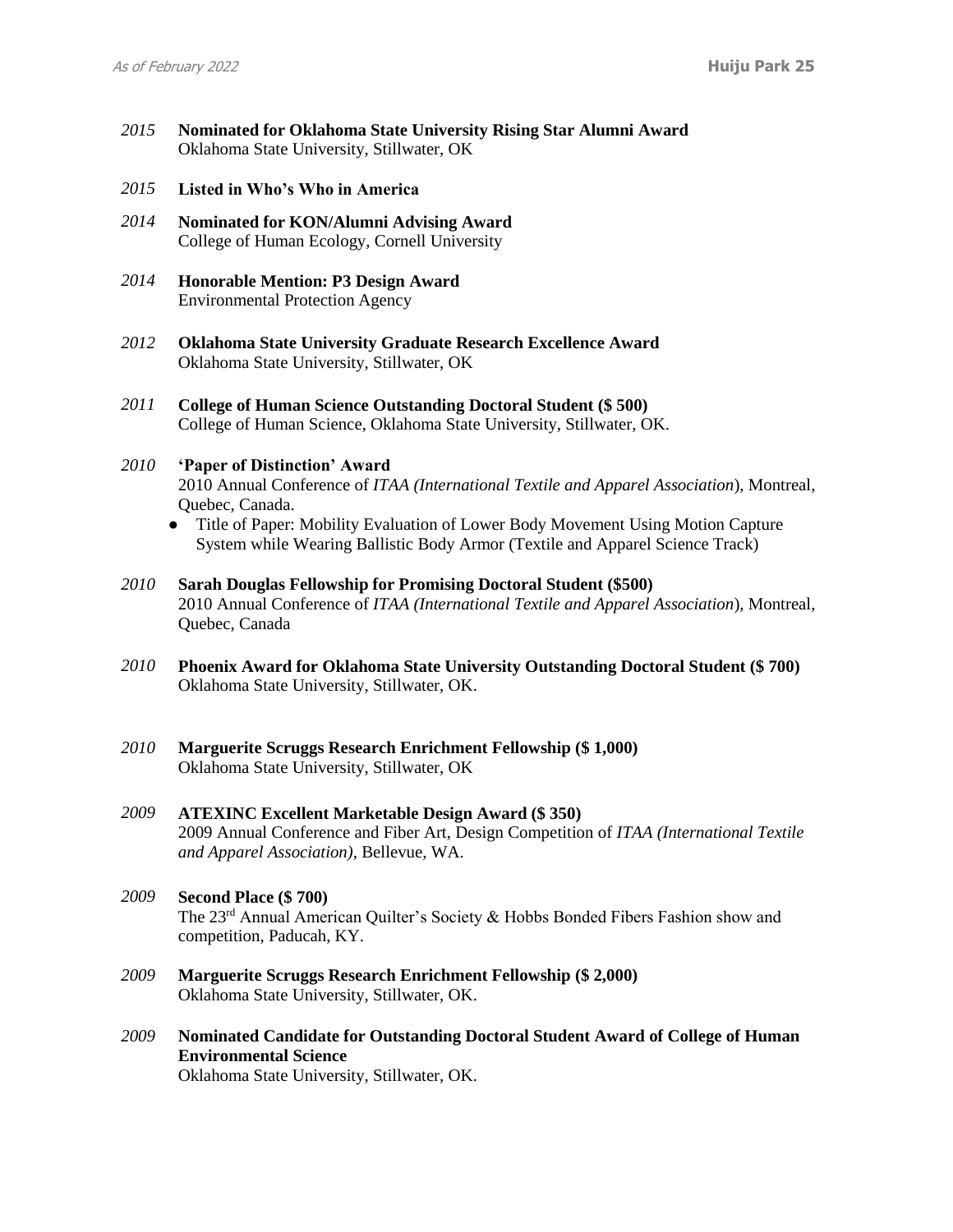- *2009* **Honorable Mention** The National Little Black Dress Competition, Kansas State University, Manhattan, KS. Member of Phi Kappa Phi Honor Society Member of Golden Key International Honor Society
- *2008* **First Place in Paper Presentation, 19th Annual Research Symposium (\$ 100)** Oklahoma State University, Stillwater, OK. Title of Paper*:* Solar-powered Heating Jacket (Human Environmental Science Track)

# **EXAMPLES OF MEDIA ATTENTION**

*Discovery Channel Canada, Daily Planet* (aired on April. 18, 2013), "Future Tech: Fire Gear" <http://watch.discoverychannel.ca/daily-planet/april-2013/daily-planet---april-18th-2013/#clip908686>

*NPR (National Public Radio) News* (aired through WSKG Innovation Trail on Jan. 18, 2013), "Researcher looks to make firefighters' work a bit easier" (Jan., 2013) [http://www.wskg.org/wskg\\_news/researcher-looks-make-firefighters-work-bit-easier](http://www.wskg.org/wskg_news/researcher-looks-make-firefighters-work-bit-easier)

**Technical Textile Net** (April 11, 2020) "Cornell University Team Improving PPE" <https://www.technicaltextile.net/news/cornell-university-team-improving-ppe-266410.html>

*The Cornell Daily Sun* (Nov. 12, 2013), "Three Cornell Teams Given \$15,000 to Support Sustainability Research"<http://cornellsun.com/blog/2013/11/12/three-cornell-teams/>

*The Cornell Daily Sun* (Feb. 12, 2013), "Improving Firefighter Gear Using 3-D Technology" <https://cornellsun.com/2013/02/12/improving-firefighter-gear-using-3-d-technology/>

*MIT Technology Review* (Dec. 2012), "How Technology Can Reduce Firefighter Injuries" <http://www.technologyreview.com/view/508321/how-technology-can-reduce-firefighter-injuries/> *Fire Apparatus magazine* (Dec. 5, 2012), "Building Firefighter PPE Using 3D Imaging", <http://www.fireapparatusmagazine.com/articles/2012/12/building-firefighter-ppe-using-3d-imaging.html>

*Lab Manager* (Mar. 28, 2015) "USAID Taps Cornell to Advance Ebola Protective Garments" [http://www.labmanager.com/news/2015/03/usaid-taps-cornell-to-advance-ebola-protective](http://www.labmanager.com/news/2015/03/usaid-taps-cornell-to-advance-ebola-protective-garments?fw1pk=2#.V0_KSiN962)[garments?fw1pk=2#.V0\\_KSiN962](http://www.labmanager.com/news/2015/03/usaid-taps-cornell-to-advance-ebola-protective-garments?fw1pk=2#.V0_KSiN962)

*Firehouse.com* (Dec. 6, 2012), "Project Aims to Design Better-Fitting Turnout Gear" <http://www.firehouse.com/news/10838482/project-aims-to-design-better-fitting-turnout-gear>

*Fire Chief Publications* (Dec. 18, 2012), **"**Cornell studies protective gear to reduce injuries, fit women", <http://firechief.com/turnout-gear/cornell-studies-protective-gear-reduce-injuries-fit-women>

*Ithaca Journal* (Jan. 16, 2013), "Cornell professor using 3-D technology to aid firefighters". [http://www.theithacajournal.com/article/20130113/NEWS01/301130034/Cornell-professor-using-3-D](http://www.theithacajournal.com/article/20130113/NEWS01/301130034/Cornell-professor-using-3-D-technology-aid-firefighters)[technology-aid-firefighters](http://www.theithacajournal.com/article/20130113/NEWS01/301130034/Cornell-professor-using-3-D-technology-aid-firefighters)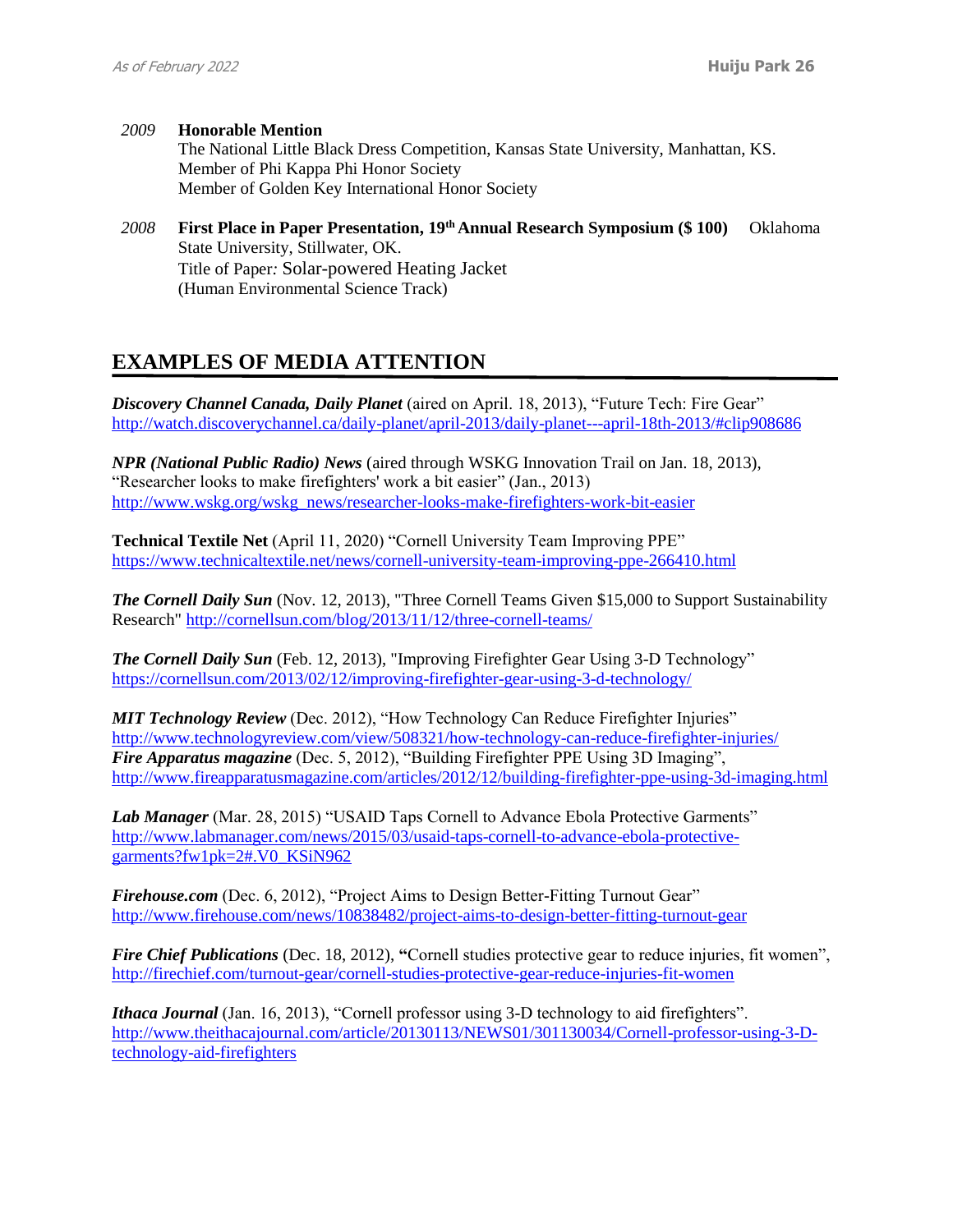*Stargazette.com* (Jan. 16, 2013), "Cornell professor using 3-D technology to aid firefighters" [http://www.stargazette.com/article/20130113/NEWS01/301130034/Cornell-professor-using-3-D](http://www.stargazette.com/article/20130113/NEWS01/301130034/Cornell-professor-using-3-D-technology-aid-firefighters)[technology-aid-firefighters](http://www.stargazette.com/article/20130113/NEWS01/301130034/Cornell-professor-using-3-D-technology-aid-firefighters)

### *Symposium spotlights cutting-edge fiber science*

<http://www.news.cornell.edu/stories/2015/05/symposium-spotlights-cutting-edge-fiber-science>

*Beaudette '16 Honored For 3-D Printed Clothing* [http://cornellsun.com/2016/01/28/beaudette-16](http://cornellsun.com/2016/01/28/beaudette-16-honored-for-3d-printed-clothing/) [honored-for-3d-printed-clothing/](http://cornellsun.com/2016/01/28/beaudette-16-honored-for-3d-printed-clothing/)

# **LEADERSHIP & SERVICE TO DESIGN & SCIENCE COMMUNITIES**

- **Associate Editor** of *Clothing and Textile Research Journal (Apparel Science Track) (2019 present)*
- **Chair of Apparel and Textile Science Track of ITAA** (2018 present)
- **Editorial Board Member** of *Fashion and Textiles (2018 – present)*
- **Editorial Board Member** of *International Journal of Textile Science and Engineering*
- **Editorial Board Member** of *The Korean Society of Living Environmental System*
- Reviewer of following peer review journals:

*Ergonomics, Applied Ergonomics, Textile Research Journal, Clothing and Textile Research Journal, Research Journal of Textile and Apparel, Fire Science, International Journal of Clothing Science and Technology, AATCC Review (American Association of Textile Chemists and Colorists Peer Review Journal)*

- *ITAA* Reviewer for Textile and Apparel Science track, Aesthetics, Design and Product Development track, and Pedagogy track
- Invited textbook reviewers for *Functional Apparel Design, & Fashion and Technology* (Publisher: Fairchild Books Inc.)

### **SERVICE AT CORNELL**

| $2021$ - present | <b>Policy and Procedure Committee</b><br>Department of Human Centered Design,<br>College of Human Ecology, Cornell University |
|------------------|-------------------------------------------------------------------------------------------------------------------------------|
| $2020 - 2021$    | <b>FSAD Website Updates</b><br>College of Human Ecology, Cornell University                                                   |
| $2020 - 2021$    | <b>DEA – FSAD Integration Committee</b><br>College of Human Ecology, Cornell University                                       |
| $2020$ - present | <b>FSAD Mentoring Committee for Junior Faculty, Fatma Baytar</b><br>Department of Human Centered Design, Cornell University   |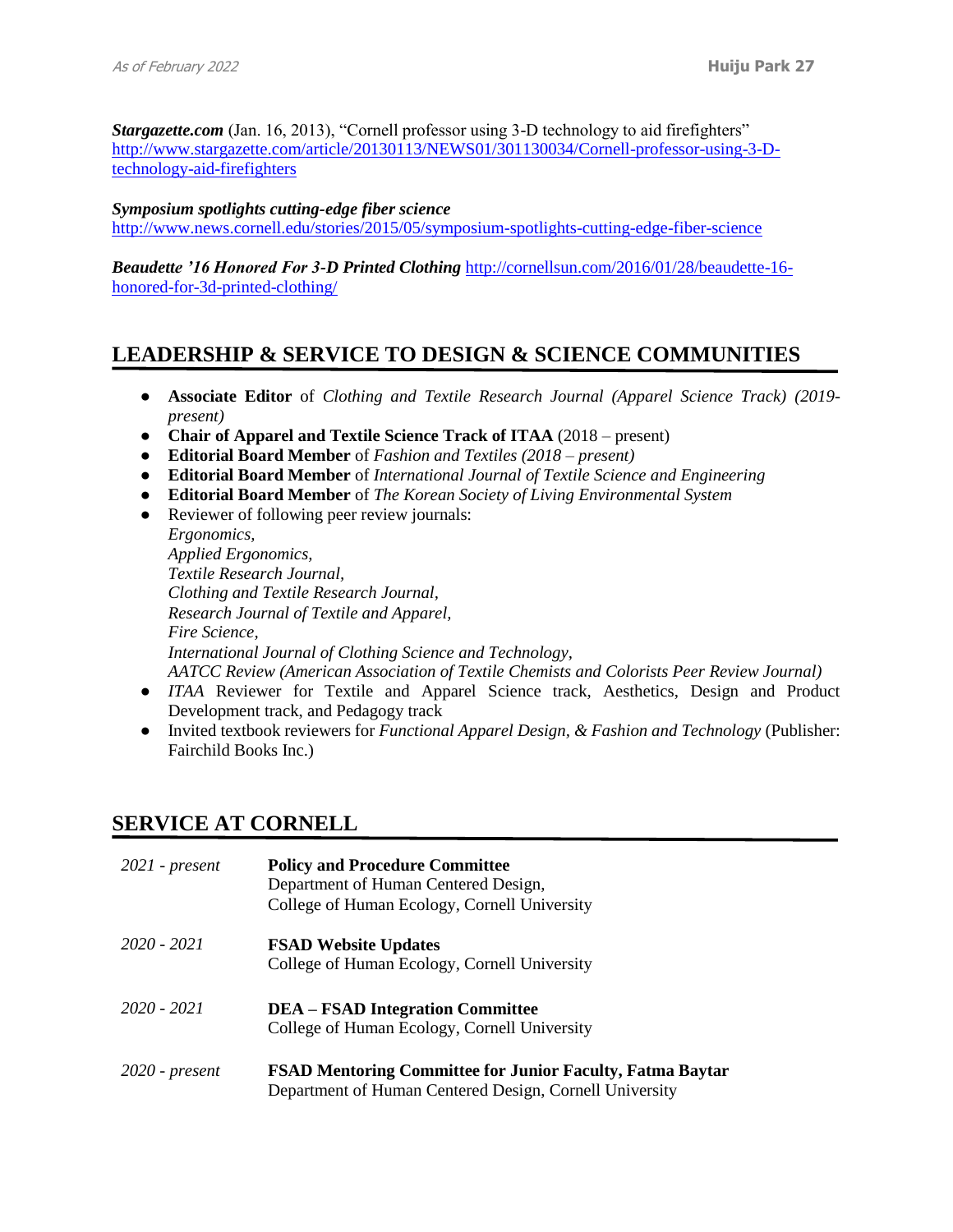| Spring 2018 -<br>present    | <b>University Appeals Panel</b><br>Cornell University                                                                                                      |
|-----------------------------|------------------------------------------------------------------------------------------------------------------------------------------------------------|
| Fall 2017 -<br>Fall2020     | <b>Diversity Committee Member</b><br>College of Human Ecology, Cornell University                                                                          |
| Summer 2017-<br>Spring 2018 | <b>Director of Undergraduate Studies</b><br>Dept. of Fiber Science & Apparel Design, Cornell University                                                    |
| Fall 2016-<br>Spring 2018   | <b>FSAD Faculty Search Chair</b><br>Dept. of Fiber Science & Apparel Design, Cornell University                                                            |
| Fall 2016 -<br>Spring 2017  | <b>Faculty Advisor of Cornell Fashion Collective</b><br>Dept. of Fiber Science & Apparel Design, Cornell University                                        |
| Fall 2016 -present          | <b>Faculty Advisor of Geoffrey Beene Competition</b><br>Dept. of Fiber Science & Apparel Design, Cornell University                                        |
| 2014-2018                   | <b>Faculty Advisor of Cornell Student Chapter of AATCC (American</b><br><b>Association of Textile Chemists and Colorists)</b><br><b>Cornell University</b> |
| 2014-2016                   | <b>Member of Committee on Academic Status</b><br>College of Human Ecology, Cornell University                                                              |
| 2012-2019                   | <b>Human Ecology CAD committee member</b><br>College of Human Ecology, Cornell University                                                                  |
| 2014-2015                   | A member of Search Committee for Apparel Design Faculty Positions<br>Dept. of Fiber Science & Apparel Design, Cornell University                           |
| 2014-present                | <b>Co-Faculty Advisor of YMA Fashion Scholarship Fund</b><br>Dept. of Fiber Science & Apparel Design, Cornell University                                   |
| 2012-present                | <b>Co-Organizer of Cornell Design Award</b><br>Dept. of Fiber Science & Apparel Design, Cornell University                                                 |
| 2012-present                | <b>Faculty Lead of ITAA Design Competition</b><br>Dept. of Fiber Science & Apparel Design, Cornell University                                              |
| 2012-2017                   | <b>Faculty Lead of ITMA Textile Design Competition</b><br>Dept. of Fiber Science & Apparel Design, Cornell University                                      |
| 2009-2010                   | <b>Graduate Student Liaison &amp; Representative</b><br><b>International Textile and Apparel Association (ITAA)</b>                                        |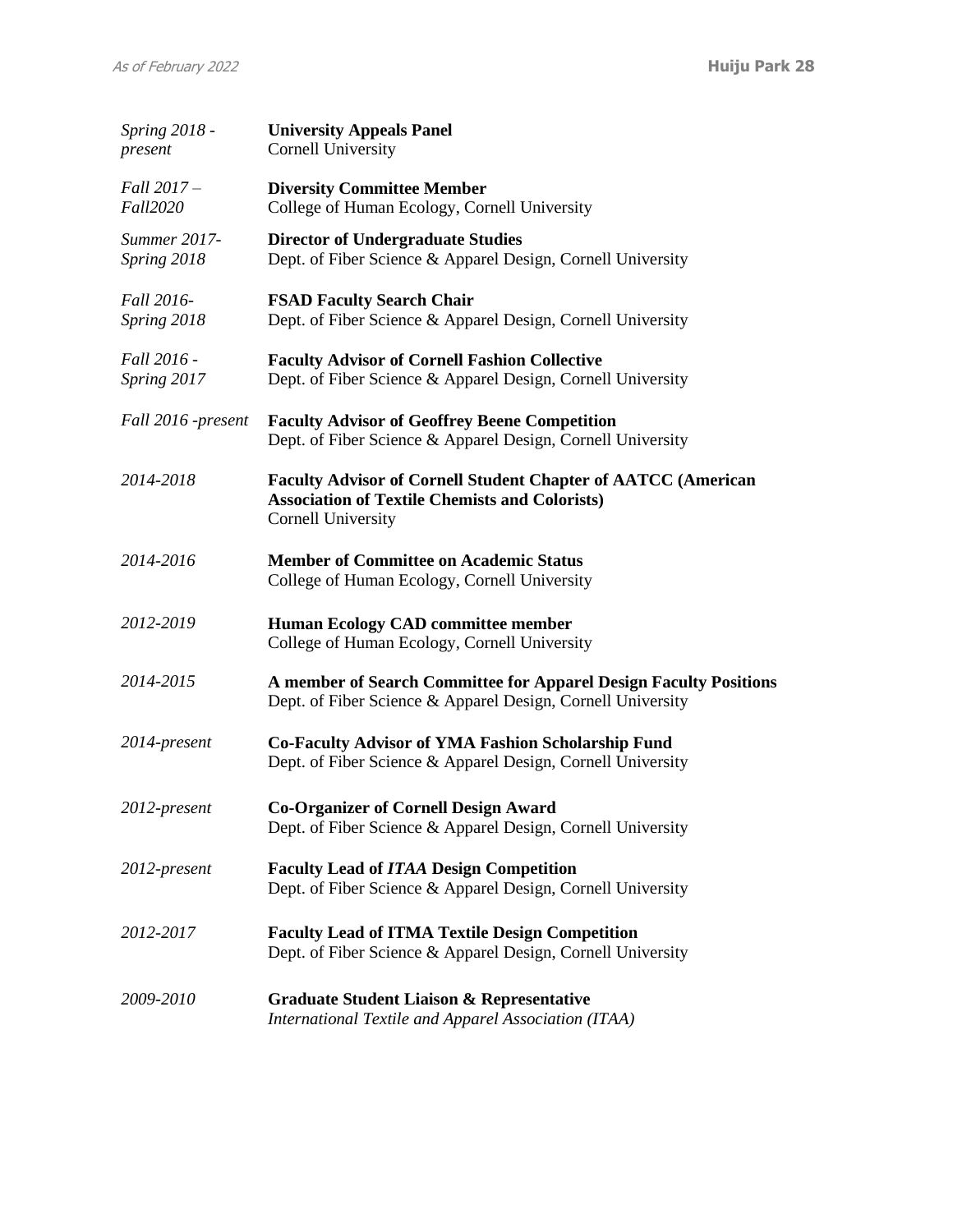| 2010      | <b>Vice President</b><br>Graduate Student Organization in Human Environmental Science (GSHES),<br>Oklahoma State University, Stillwater, OK.                                                                                                             |
|-----------|----------------------------------------------------------------------------------------------------------------------------------------------------------------------------------------------------------------------------------------------------------|
| 2009-2010 | <b>DHM Graduate Student Representative to GPSGA (Graduate and</b><br><b>Professional Student Government Association</b> )<br>Department of Design, Housing and Merchandising, Human Environmental<br>Science, Oklahoma State University, Stillwater, OK. |
| 2009      | <b>Activity Chair Officer</b><br>Graduate Student Human Environmental Science (GSHES), Oklahoma State<br>University, Stillwater, OK.                                                                                                                     |

# **PROFESSIONAL DEVELOPMENT**

| 2014 & 2019 | <b>CLO3D Apparel CAD</b> Training                                                                     |
|-------------|-------------------------------------------------------------------------------------------------------|
| 2013        | <b>Rhinoceros 3D Design and Modeling Software</b> Training by Magnetic Vision<br>Inc., Brooklyn, NY.  |
| 2013        | <b>Optitex Apparel Pattern CAD</b> Training                                                           |
| 2010        | <b>Siemens Product Line Management Program Training Oklahoma State</b><br>University, Stillwater, OK. |

# **OUTREACH**

| 2018 | "Greenhous Pesticide Applicators and Personal Protective Equipment:<br>Assessment of Greenhouse Applicator Needs" Sanjay Guria and Huiju Park<br>2018 Cornell Pesticide Applicator Update (March 13, 2018)<br>146 Morrison Hall, Cornell University<br>Audience: About 60 Greenhouse pesticide applicators                                                                 |
|------|----------------------------------------------------------------------------------------------------------------------------------------------------------------------------------------------------------------------------------------------------------------------------------------------------------------------------------------------------------------------------|
| 2013 | "4H Career Explorations: The Activewear Advantage" (Summer 2013)<br>Funded by New York State 4-H Foundation<br>Charlotte Coffman & Huiju Park                                                                                                                                                                                                                              |
|      | My Responsibility: Develop proposals and activity plan with Charlotte<br>Coffman, Deliver presentations about the latest sportswear technologies,<br>Demonstrate a sweating thermal manikin and 3D motion capture technologies,<br>Support 4H youth groups' hands-on experience and Support educational film-<br>making about sportswear technology and design approaches. |
|      | <b>Outcomes:</b><br>1) Four videos were produced (links below), which were posted at the end of<br>January, 2014 on the FSAD Youth Webpages.<br>Mobility in activewear and protective clothing: http://youtu.be/fOunMHeKgzQ<br>Thermal regulation: http://youtu.be/rDT89pFNuUo                                                                                             |